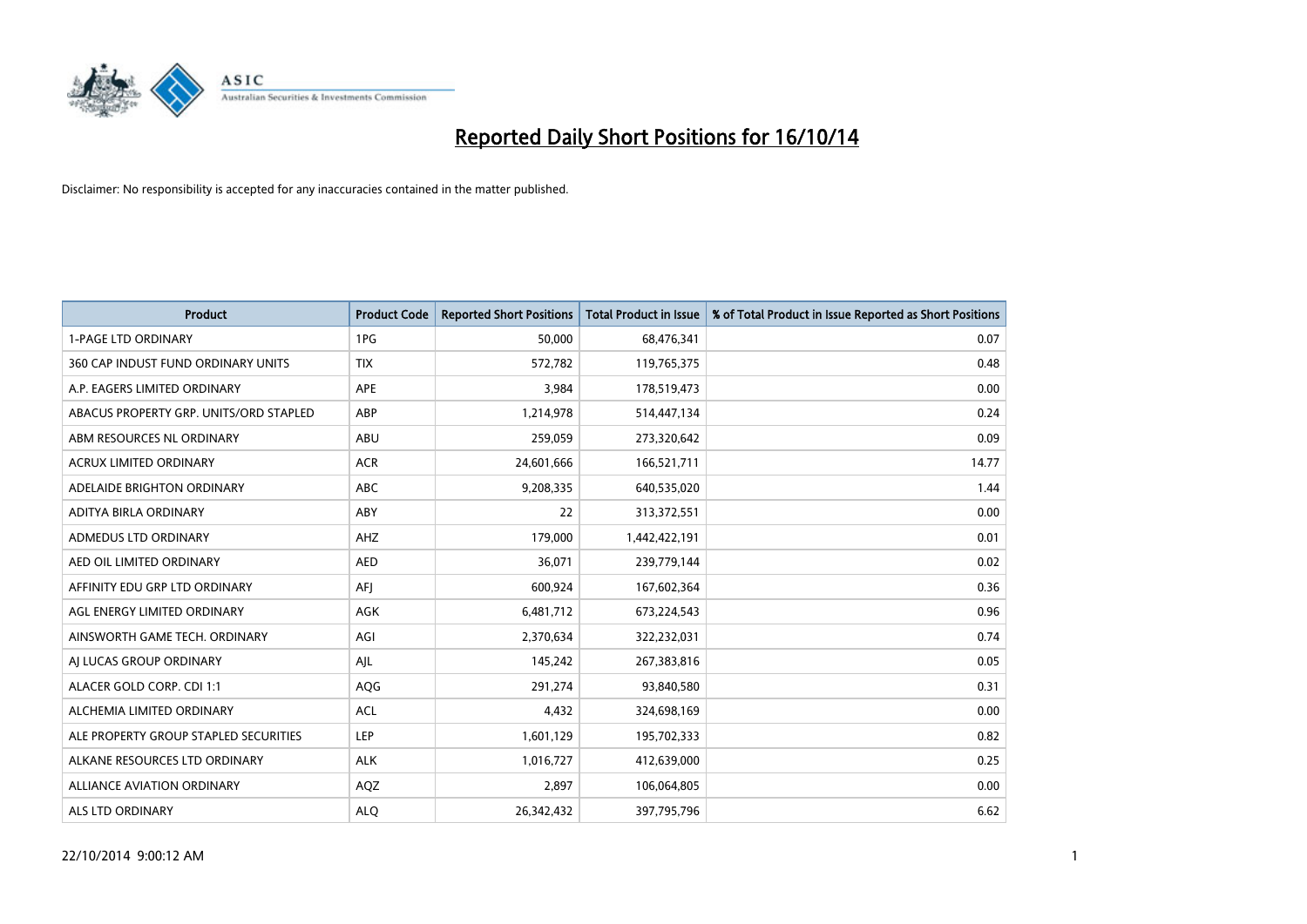

| <b>Product</b>                          | <b>Product Code</b> | <b>Reported Short Positions</b> | <b>Total Product in Issue</b> | % of Total Product in Issue Reported as Short Positions |
|-----------------------------------------|---------------------|---------------------------------|-------------------------------|---------------------------------------------------------|
| ALTIUM LIMITED ORDINARY                 | <b>ALU</b>          | 119,971                         | 129,272,762                   | 0.09                                                    |
| ALUMINA LIMITED ORDINARY                | AWC                 | 57,857,703                      | 2,806,225,615                 | 2.06                                                    |
| AMCOM TELECOMM, ORDINARY                | AMM                 | 6,516,440                       | 266,399,148                   | 2.45                                                    |
| AMCOR LIMITED ORDINARY                  | AMC                 | 5,969,453                       | 1,206,684,923                 | 0.49                                                    |
| AMP LIMITED ORDINARY                    | AMP                 | 14,221,273                      | 2,957,737,964                 | 0.48                                                    |
| ANSELL LIMITED ORDINARY                 | <b>ANN</b>          | 6,338,927                       | 153,105,206                   | 4.14                                                    |
| ANTARES ENERGY LTD ORDINARY             | AZZ                 | 92,158                          | 255,000,000                   | 0.04                                                    |
| ANZ BANKING GRP LTD ORDINARY            | ANZ                 | 11,733,999                      | 2,756,627,771                 | 0.43                                                    |
| APA GROUP STAPLED SECURITIES            | <b>APA</b>          | 9,742,346                       | 835,750,807                   | 1.17                                                    |
| APN NEWS & MEDIA ORDINARY               | <b>APN</b>          | 1,364,477                       | 1,029,041,356                 | 0.13                                                    |
| AQUARIUS PLATINUM. ORDINARY             | <b>AOP</b>          | 2,931,897                       | 1,465,473,903                 | 0.20                                                    |
| AQUILA RESOURCES ORDINARY               | <b>AQA</b>          | 13,583                          | 411,804,442                   | 0.00                                                    |
| ARAFURA RESOURCE LTD ORDINARY           | ARU                 | 2,000                           | 441,270,644                   | 0.00                                                    |
| ARB CORPORATION ORDINARY                | ARP                 | 2,514,109                       | 72,493,302                    | 3.47                                                    |
| ARDENT LEISURE GROUP STAPLED SECURITIES | AAD                 | 1,247,867                       | 438,666,245                   | 0.28                                                    |
| ARENA REIT. ORDINARY UNITS              | <b>ARF</b>          | 157,473                         | 211,495,653                   | 0.07                                                    |
| ARISTOCRAT LEISURE ORDINARY             | ALL                 | 2,724,937                       | 630,022,253                   | 0.43                                                    |
| ARRIUM LTD ORDINARY                     | ARI                 | 88,110,509                      | 2,333,653,286                 | 3.78                                                    |
| ARRIUM LTD RIGHTS 30-SEP-14 FOR         | <b>ARIR</b>         | 102,578                         | 1,366,183,142                 | 0.01                                                    |
| ASALEO CARE LIMITED ORDINARY            | AHY                 | 8,203,521                       | 603,469,434                   | 1.36                                                    |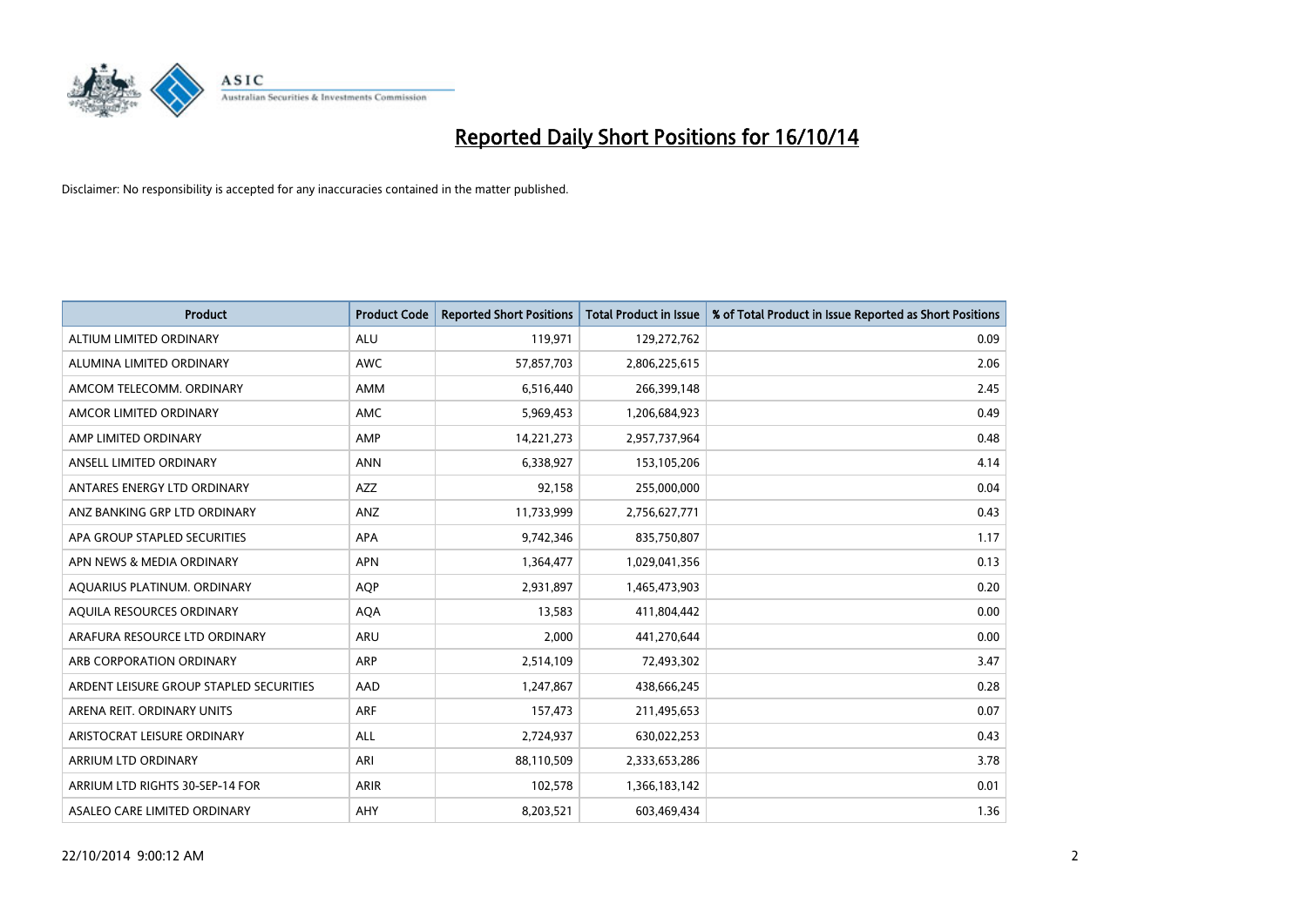

| <b>Product</b>                            | <b>Product Code</b> | <b>Reported Short Positions</b> | <b>Total Product in Issue</b> | % of Total Product in Issue Reported as Short Positions |
|-------------------------------------------|---------------------|---------------------------------|-------------------------------|---------------------------------------------------------|
| ASCIANO LIMITED ORDINARY                  | <b>AIO</b>          | 4,212,708                       | 975,385,664                   | 0.43                                                    |
| ASPEN GROUP ORD/UNITS STAPLED             | APZ                 | 179,546                         | 114,984,873                   | 0.16                                                    |
| ASTRO JAP PROP GROUP STAPLED US PROHIBIT. | AJA                 | 206,565                         | 67,211,752                    | 0.31                                                    |
| ASX LIMITED ORDINARY                      | <b>ASX</b>          | 5,362,813                       | 193,595,162                   | 2.77                                                    |
| ATLAS IRON LIMITED ORDINARY               | <b>AGO</b>          | 115,744,835                     | 915,701,543                   | 12.64                                                   |
| ATRUM COAL NL ORDINARY                    | <b>ATU</b>          | 167,295                         | 162,459,242                   | 0.10                                                    |
| AUCKLAND INTERNATION ORDINARY             | AIA                 | 64,392                          | 1,190,484,097                 | 0.01                                                    |
| AURIZON HOLDINGS LTD ORDINARY             | AZJ                 | 3,329,065                       | 2,137,284,503                 | 0.16                                                    |
| AUSDRILL LIMITED ORDINARY                 | ASL                 | 21,865,685                      | 312,277,224                   | 7.00                                                    |
| AUSENCO LIMITED ORDINARY                  | AAX                 | 1,058,921                       | 168,449,799                   | 0.63                                                    |
| AUSNET SERVICES STAPLED SECURITIES        | AST                 | 33,432,841                      | 3,425,244,162                 | 0.98                                                    |
| AUST INDUSTRIAL REIT UNIT                 | ANI                 | 221,950                         | 96,288,031                    | 0.23                                                    |
| AUSTAL LIMITED ORDINARY                   | ASB                 | 902,288                         | 346,379,377                   | 0.26                                                    |
| AUSTBROKERS HOLDINGS ORDINARY             | <b>AUB</b>          | 67,975                          | 60,088,396                    | 0.11                                                    |
| AUSTIN ENGINEERING ORDINARY               | ANG                 | 1,047,407                       | 84,274,004                    | 1.24                                                    |
| AUSTRALAND PROPERTY STAPLED SECURITY      | <b>ALZ</b>          | 4,746                           | 581,797,922                   | 0.00                                                    |
| AUSTRALIAN AGRICULT, ORDINARY             | AAC                 | 3,184,478                       | 532,474,721                   | 0.60                                                    |
| AUSTRALIAN FOUNDAT, ORDINARY              | AFI                 | 100                             | 1,086,070,669                 | 0.00                                                    |
| AUSTRALIAN PHARM, ORDINARY                | API                 | 10,573,840                      | 488,115,883                   | 2.17                                                    |
| AUTOMOTIVE HOLDINGS ORDINARY              | <b>AHE</b>          | 2,772,119                       | 306,437,941                   | 0.90                                                    |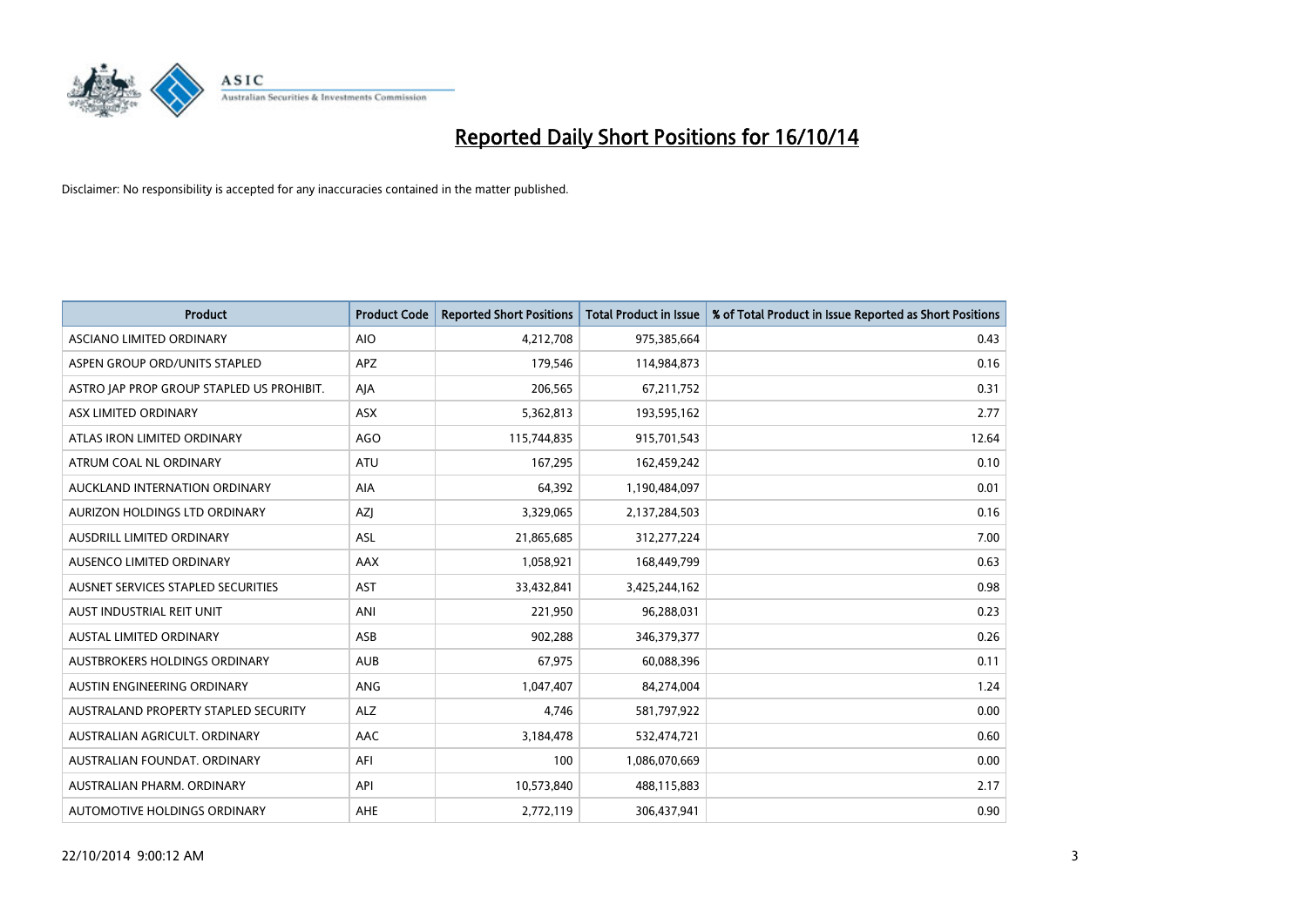

| <b>Product</b>                       | <b>Product Code</b> | <b>Reported Short Positions</b> | <b>Total Product in Issue</b> | % of Total Product in Issue Reported as Short Positions |
|--------------------------------------|---------------------|---------------------------------|-------------------------------|---------------------------------------------------------|
| AVANCO RESOURCES LTD ORDINARY        | AVB                 | 3,267,808                       | 1,661,675,855                 | 0.20                                                    |
| AVEO GROUP STAPLED SECURITIES        | AOG                 | 5,986,150                       | 499,611,460                   | 1.20                                                    |
| AWE LIMITED ORDINARY                 | <b>AWE</b>          | 1,418,197                       | 525,861,050                   | 0.27                                                    |
| AZONTO PET LTD ORDINARY              | APY                 | 1                               | 1,159,375,100                 | 0.00                                                    |
| AZUMAH RESOURCES ORDINARY            | <b>AZM</b>          | 1                               | 388,816,919                   | 0.00                                                    |
| <b>BANDANNA ENERGY ORDINARY</b>      | <b>BND</b>          | 17,540,654                      | 528,481,199                   | 3.32                                                    |
| BANK OF QUEENSLAND. ORDINARY         | <b>BOO</b>          | 2,510,483                       | 362,516,534                   | 0.69                                                    |
| <b>BANNERMAN RESOURCES ORDINARY</b>  | <b>BMN</b>          | 199,998                         | 333,201,901                   | 0.06                                                    |
| <b>BASE RES LIMITED ORDINARY</b>     | <b>BSE</b>          | 5,501,878                       | 561,840,029                   | 0.98                                                    |
| <b>BATHURST RES LTD. ORDINARY</b>    | <b>BRL</b>          | 300,729                         | 947,828,434                   | 0.03                                                    |
| <b>BC IRON LIMITED ORDINARY</b>      | <b>BCI</b>          | 7,178,527                       | 124,345,439                   | 5.77                                                    |
| BEACH ENERGY LIMITED ORDINARY        | <b>BPT</b>          | 17,016,561                      | 1,297,496,886                 | 1.31                                                    |
| BEADELL RESOURCE LTD ORDINARY        | <b>BDR</b>          | 51,151,827                      | 798,657,280                   | 6.40                                                    |
| <b>BEGA CHEESE LTD ORDINARY</b>      | <b>BGA</b>          | 2,012,736                       | 152,602,945                   | 1.32                                                    |
| BENDIGO AND ADELAIDE ORDINARY        | <b>BEN</b>          | 14,880,941                      | 450,887,389                   | 3.30                                                    |
| BENITEC BIOPHARMA ORDINARY           | <b>BLT</b>          | 92,250                          | 115,218,993                   | 0.08                                                    |
| BENTHAM IMF LTD ORDINARY             | <b>IMF</b>          | 4,531,810                       | 166,580,957                   | 2.72                                                    |
| BERKELEY RESOURCES ORDINARY          | <b>BKY</b>          | 77,000                          | 180,361,323                   | 0.04                                                    |
| BETASHARESCASHETF ETF UNITS          | AAA                 | 634                             | 12,076,812                    | 0.01                                                    |
| <b>BHP BILLITON LIMITED ORDINARY</b> | <b>BHP</b>          | 18,936,973                      | 3,211,691,105                 | 0.59                                                    |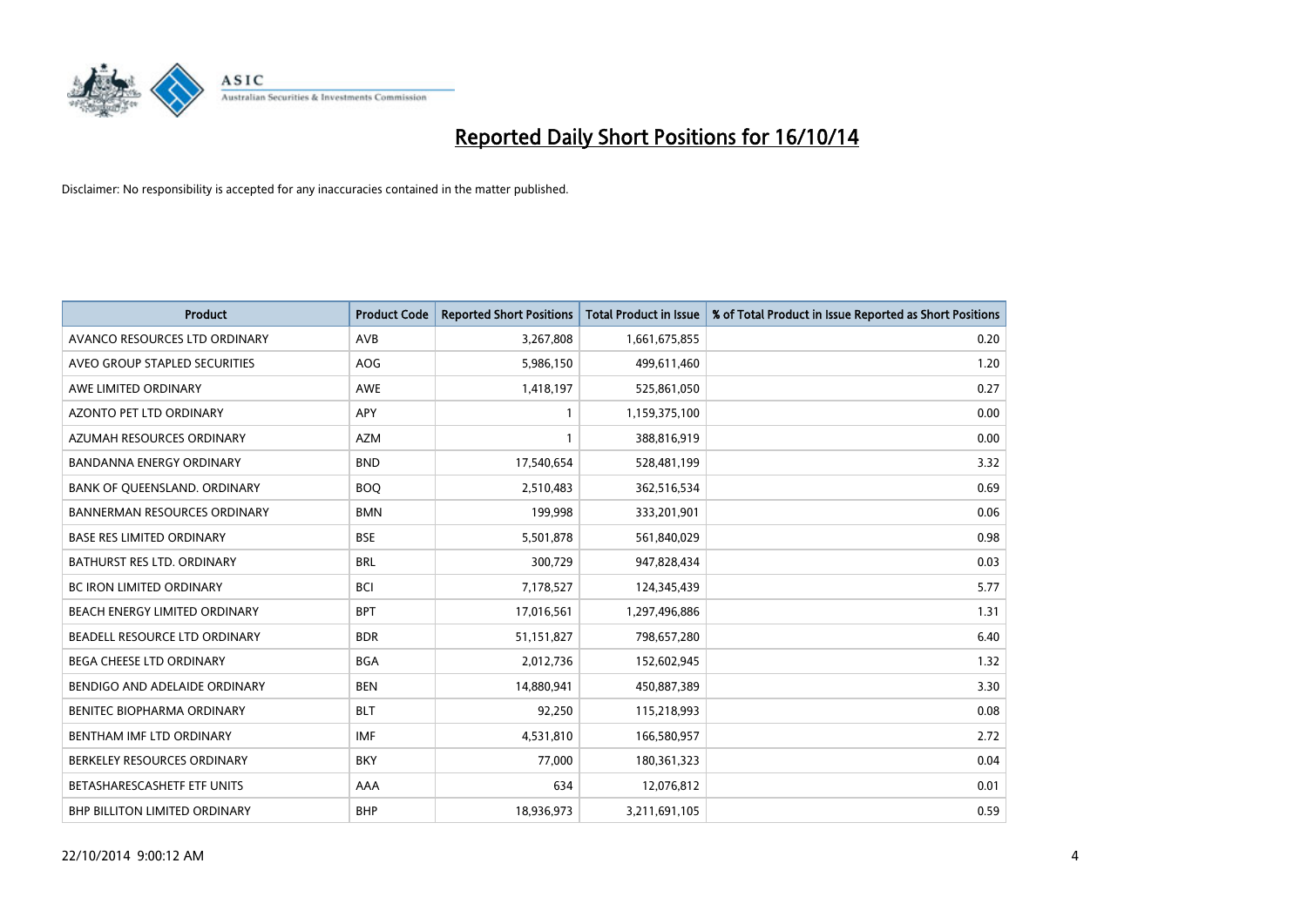

| <b>Product</b>                                | <b>Product Code</b> | <b>Reported Short Positions</b> | <b>Total Product in Issue</b> | % of Total Product in Issue Reported as Short Positions |
|-----------------------------------------------|---------------------|---------------------------------|-------------------------------|---------------------------------------------------------|
| <b>BIGAIR GROUP LIMITED ORDINARY</b>          | <b>BGL</b>          | 49,160                          | 172,872,340                   | 0.03                                                    |
| <b>BILLABONG ORDINARY</b>                     | <b>BBG</b>          | 11,321,169                      | 990,370,034                   | 1.14                                                    |
| <b>BLACKHAM RESOURCES ORDINARY</b>            | <b>BLK</b>          | 598.899                         | 118,939,533                   | 0.50                                                    |
| BLACKMORES LIMITED ORDINARY                   | BKL                 | 13,133                          | 17,224,199                    | 0.08                                                    |
| <b>BLACKTHORN RESOURCES ORD US PROHIBITED</b> | <b>BTR</b>          | 11,369                          | 164,285,950                   | 0.01                                                    |
| <b>BLUESCOPE STEEL LTD ORDINARY</b>           | <b>BSL</b>          | 6,274,165                       | 559,227,871                   | 1.12                                                    |
| <b>BOART LONGYEAR ORDINARY</b>                | <b>BLY</b>          | 24,315,448                      | 461,163,412                   | 5.27                                                    |
| BORAL LIMITED, ORDINARY                       | <b>BLD</b>          | 18,701,375                      | 782,736,249                   | 2.39                                                    |
| <b>BRADKEN LIMITED ORDINARY</b>               | <b>BKN</b>          | 8,178,553                       | 171,027,249                   | 4.78                                                    |
| <b>BRAMBLES LIMITED ORDINARY</b>              | <b>BXB</b>          | 3,088,274                       | 1,566,068,414                 | 0.20                                                    |
| BREVILLE GROUP LTD ORDINARY                   | <b>BRG</b>          | 5,228,306                       | 130,095,322                   | 4.02                                                    |
| <b>BRICKWORKS LIMITED ORDINARY</b>            | <b>BKW</b>          | 259,994                         | 148,403,478                   | 0.18                                                    |
| BT INVESTMENT MNGMNT ORDINARY                 | <b>BTT</b>          | 76,342                          | 284,384,906                   | 0.03                                                    |
| <b>BURSON GROUP LTD ORDINARY</b>              | <b>BAP</b>          | 1,271,308                       | 163,585,666                   | 0.78                                                    |
| <b>BURU ENERGY ORDINARY</b>                   | <b>BRU</b>          | 19,415,542                      | 336,010,528                   | 5.78                                                    |
| <b>BWP TRUST ORDINARY UNITS</b>               | <b>BWP</b>          | 8,889,473                       | 639,724,826                   | 1.39                                                    |
| CABCHARGE AUSTRALIA ORDINARY                  | CAB                 | 8,889,632                       | 120,430,683                   | 7.38                                                    |
| CALTEX AUSTRALIA ORDINARY                     | <b>CTX</b>          | 1,421,918                       | 270,000,000                   | 0.53                                                    |
| CAPE LAMBERT RES LTD ORDINARY                 | <b>CFE</b>          | 280,137                         | 626,686,586                   | 0.04                                                    |
| CAPITOL HEALTH ORDINARY                       | CAJ                 | 741,857                         | 431,180,115                   | 0.17                                                    |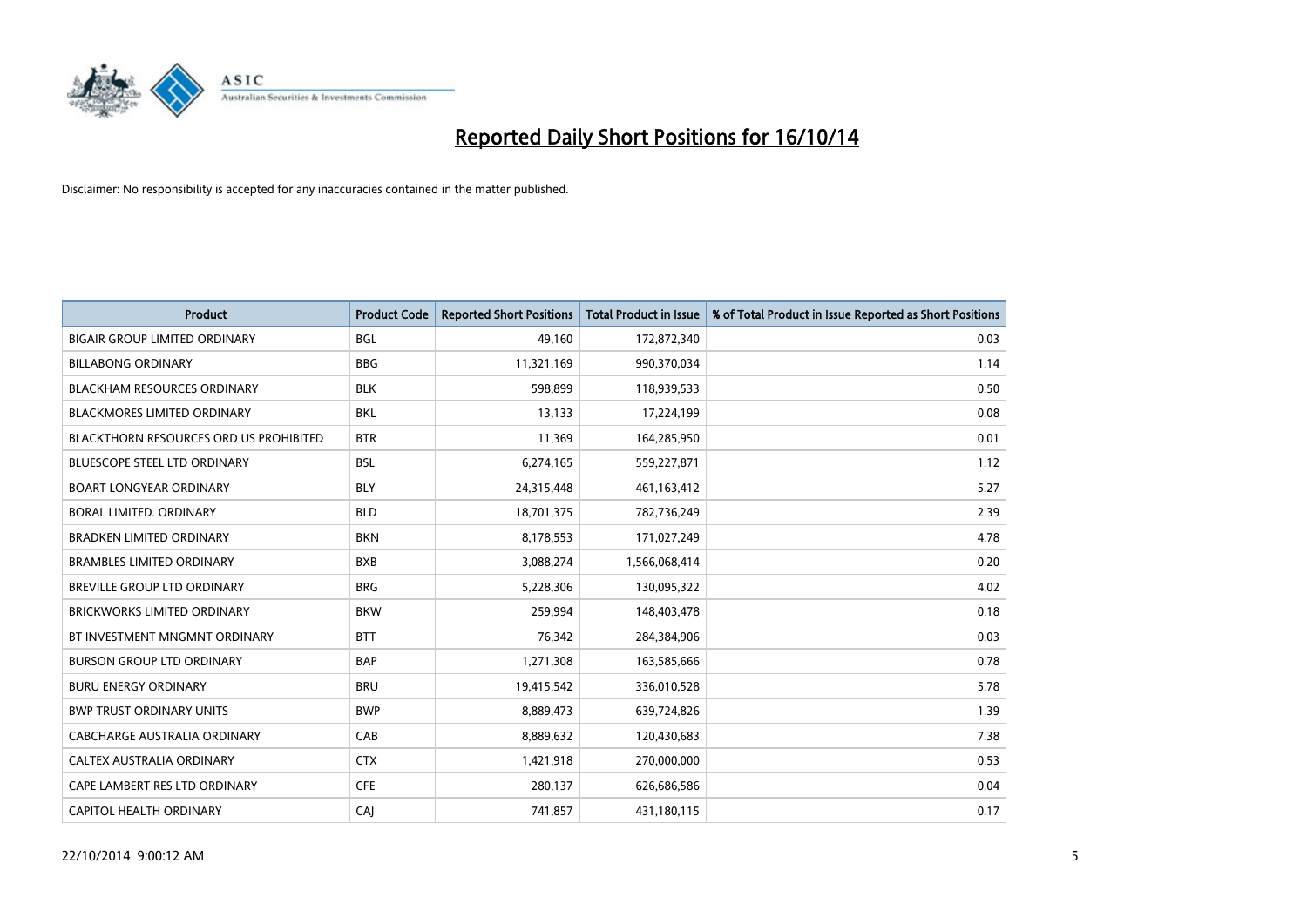

| <b>Product</b>                          | <b>Product Code</b> | <b>Reported Short Positions</b> | <b>Total Product in Issue</b> | % of Total Product in Issue Reported as Short Positions |
|-----------------------------------------|---------------------|---------------------------------|-------------------------------|---------------------------------------------------------|
| <b>CARDNO LIMITED ORDINARY</b>          | CDD                 | 7,631,874                       | 163,446,174                   | 4.67                                                    |
| <b>CARINDALE PROPERTY UNIT</b>          | <b>CDP</b>          | 47,646                          | 70,000,000                    | 0.07                                                    |
| CARNARVON PETROLEUM ORDINARY            | <b>CVN</b>          | 1,388,225                       | 987,252,253                   | 0.14                                                    |
| CARSALES.COM LTD ORDINARY               | <b>CRZ</b>          | 15,339,970                      | 238,389,986                   | 6.43                                                    |
| <b>CASH CONVERTERS ORDINARY</b>         | CCV                 | 7,710,057                       | 429,262,126                   | 1.80                                                    |
| CEDAR WOODS PROP. ORDINARY              | <b>CWP</b>          | 159,815                         | 78,336,371                    | 0.20                                                    |
| CENTRAL PETROLEUM ORDINARY              | <b>CTP</b>          | 376,858                         | 368,718,957                   | 0.10                                                    |
| CFS RETAIL TRUST GRP STAPLED SECURITIES | <b>CFX</b>          | 30,922,242                      | 3,050,355,727                 | 1.01                                                    |
| <b>CHALLENGER LIMITED ORDINARY</b>      | <b>CGF</b>          | 920,863                         | 569,725,821                   | 0.16                                                    |
| CHANDLER MACLEOD LTD ORDINARY           | <b>CMG</b>          | 7,589                           | 547,985,086                   | 0.00                                                    |
| CHARTER HALL GROUP STAPLED US PROHIBIT. | <b>CHC</b>          | 518,822                         | 355,015,480                   | 0.15                                                    |
| <b>CHARTER HALL RETAIL UNITS</b>        | <b>COR</b>          | 13,561,878                      | 372,893,153                   | 3.64                                                    |
| <b>CHORUS LIMITED ORDINARY</b>          | <b>CNU</b>          | 64,113                          | 396,369,767                   | 0.02                                                    |
| CLEARVIEW WEALTH LTD ORDINARY           | <b>CVW</b>          | 9,861                           | 578,453,260                   | 0.00                                                    |
| CLINUVEL PHARMACEUT, ORDINARY           | CUV                 | 14,879                          | 42,466,435                    | 0.04                                                    |
| COAL OF AFRICA LTD ORDINARY             | <b>CZA</b>          | 426                             | 1,048,368,613                 | 0.00                                                    |
| COALSPUR MINES LTD ORDINARY             | <b>CPL</b>          | 1,148,599                       | 641,544,455                   | 0.18                                                    |
| COCA-COLA AMATIL ORDINARY               | <b>CCL</b>          | 29,012,457                      | 763,590,249                   | 3.80                                                    |
| <b>COCHLEAR LIMITED ORDINARY</b>        | <b>COH</b>          | 6,672,048                       | 57,062,020                    | 11.69                                                   |
| COCKATOO COAL ORDINARY                  | <b>COK</b>          | 167,987                         | 4,560,196,928                 | 0.00                                                    |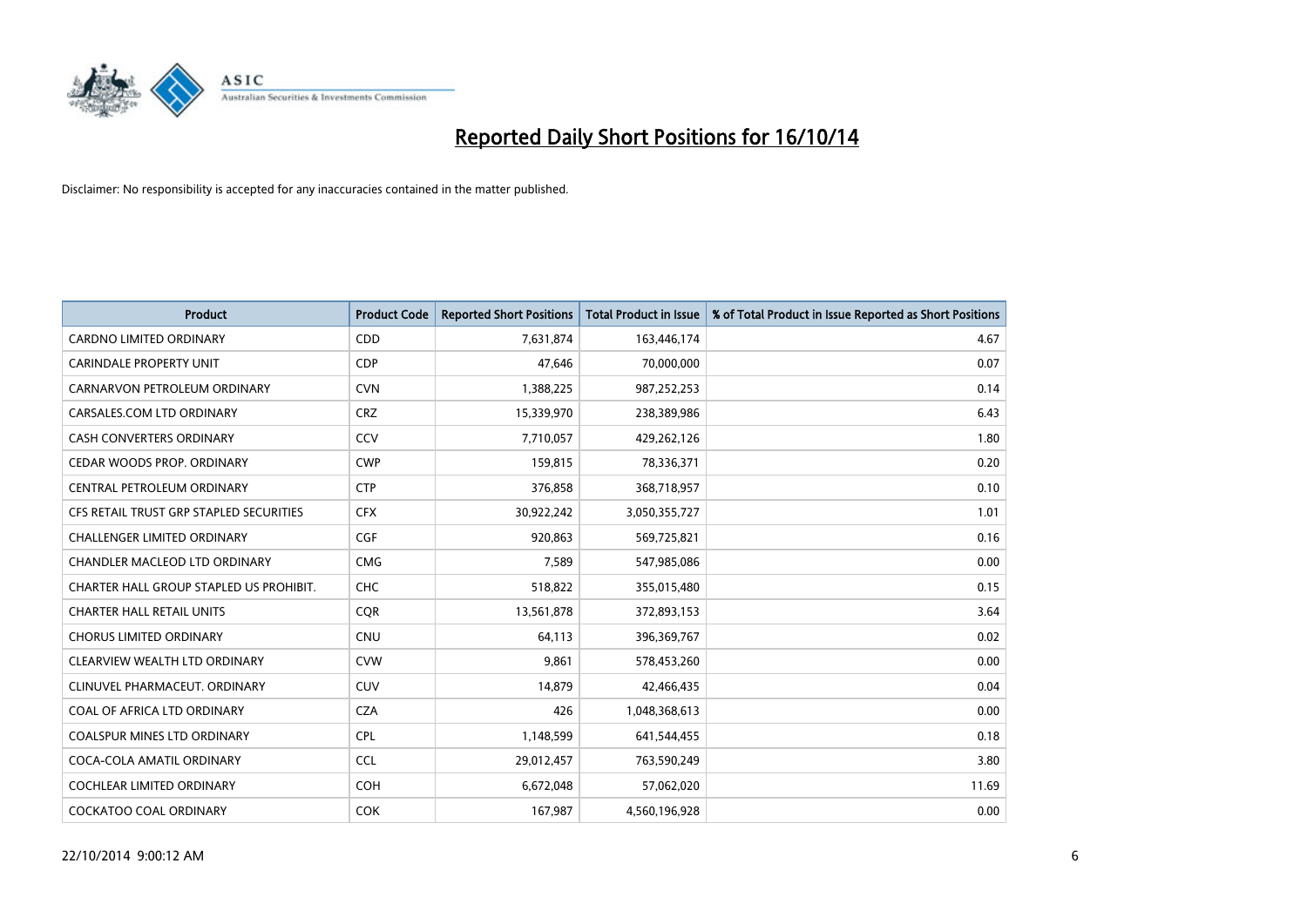

| <b>Product</b>                          | <b>Product Code</b> | <b>Reported Short Positions</b> | <b>Total Product in Issue</b> | % of Total Product in Issue Reported as Short Positions |
|-----------------------------------------|---------------------|---------------------------------|-------------------------------|---------------------------------------------------------|
| <b>CODAN LIMITED ORDINARY</b>           | <b>CDA</b>          | 305,411                         | 176,969,924                   | 0.17                                                    |
| COFFEY INTERNATIONAL ORDINARY           | <b>COF</b>          | 6,077                           | 255,833,165                   | 0.00                                                    |
| <b>COKAL LTD ORDINARY</b>               | <b>CKA</b>          | 6,820                           | 471,487,926                   | 0.00                                                    |
| <b>COLLECTION HOUSE ORDINARY</b>        | <b>CLH</b>          | 3,709,373                       | 129,717,785                   | 2.86                                                    |
| <b>COLLINS FOODS LTD ORDINARY</b>       | <b>CKF</b>          | 100,000                         | 93,000,003                    | 0.11                                                    |
| COMMONWEALTH BANK, ORDINARY             | <b>CBA</b>          | 20,446,234                      | 1,621,319,194                 | 1.26                                                    |
| COMMONWEALTH BANK, PERP.EXC.PERLS VII   | <b>CBAPD</b>        | 500                             | 30,000,000                    | 0.00                                                    |
| <b>COMPASS RESOURCES ORDINARY</b>       | <b>CMR</b>          | 7,472                           | 1,403,744,100                 | 0.00                                                    |
| <b>COMPUTERSHARE LTD ORDINARY</b>       | <b>CPU</b>          | 5,268,494                       | 556,203,079                   | 0.95                                                    |
| <b>COOPER ENERGY LTD ORDINARY</b>       | <b>COE</b>          | 297,876                         | 329,235,509                   | 0.09                                                    |
| <b>CORP TRAVEL LIMITED ORDINARY</b>     | <b>CTD</b>          | 215,222                         | 90,517,621                    | 0.24                                                    |
| <b>COVER-MORE GRP LTD ORDINARY</b>      | <b>CVO</b>          | 10,557,938                      | 317,750,000                   | 3.32                                                    |
| <b>CREDIT CORP GROUP ORDINARY</b>       | <b>CCP</b>          | 544,818                         | 46,296,407                    | 1.18                                                    |
| <b>CROMWELL PROP STAPLED SECURITIES</b> | <b>CMW</b>          | 11,521,383                      | 1,733,132,163                 | 0.66                                                    |
| <b>CROWE HORWATH AUS ORDINARY</b>       | <b>CRH</b>          | 600.000                         | 273,005,429                   | 0.22                                                    |
| <b>CROWN RESORTS LTD ORDINARY</b>       | <b>CWN</b>          | 10,089,581                      | 728,394,185                   | 1.39                                                    |
| <b>CSG LIMITED ORDINARY</b>             | CSV                 | 234,862                         | 279,648,511                   | 0.08                                                    |
| <b>CSL LIMITED ORDINARY</b>             | <b>CSL</b>          | 1,533,981                       | 474,543,947                   | 0.32                                                    |
| <b>CSR LIMITED ORDINARY</b>             | <b>CSR</b>          | 16,694,257                      | 506,000,315                   | 3.30                                                    |
| <b>CUDECO LIMITED ORDINARY</b>          | CDU                 | 8,920,347                       | 235,425,143                   | 3.79                                                    |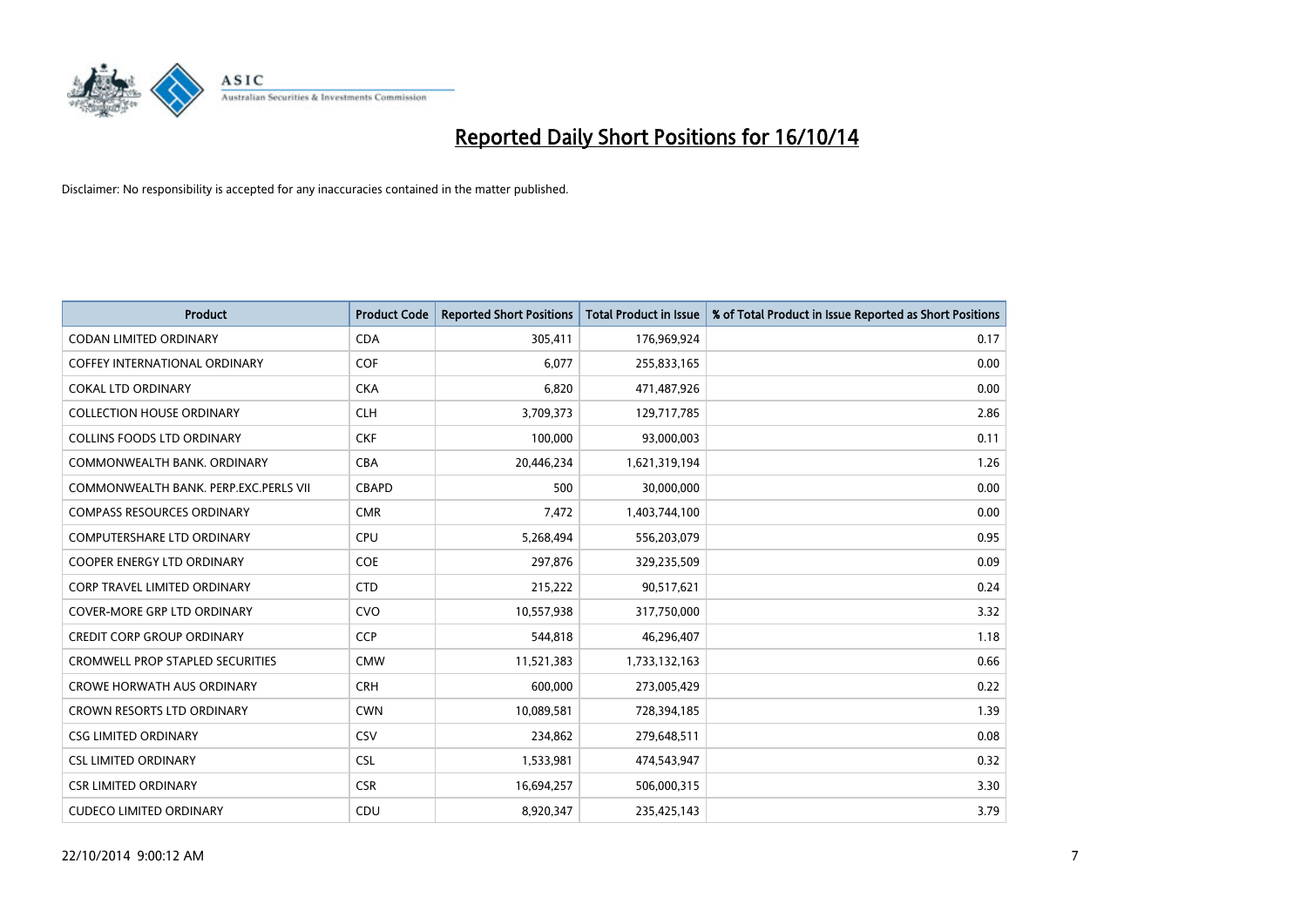

| <b>Product</b>                       | <b>Product Code</b> | <b>Reported Short Positions</b> | <b>Total Product in Issue</b> | % of Total Product in Issue Reported as Short Positions |
|--------------------------------------|---------------------|---------------------------------|-------------------------------|---------------------------------------------------------|
| DART ENERGY LTD ORDINARY             | <b>DTE</b>          | 273,896                         | 1,108,752,733                 | 0.02                                                    |
| DATA#3 LIMITED ORDINARY              | <b>DTL</b>          | 100,938                         | 153,974,950                   | 0.07                                                    |
| <b>DECMIL GROUP LIMITED ORDINARY</b> | <b>DCG</b>          | 1,731,717                       | 168,657,794                   | 1.03                                                    |
| DEEP YELLOW LIMITED ORDINARY         | <b>DYL</b>          | 1,002                           | 1,891,196,227                 | 0.00                                                    |
| DEVINE LIMITED ORDINARY              | <b>DVN</b>          | 21,893                          | 158,730,556                   | 0.01                                                    |
| DEXUS PROPERTY GROUP STAPLED UNITS   | <b>DXS</b>          | 12,085,003                      | 5,433,110,810                 | 0.22                                                    |
| DICK SMITH HLDGS ORDINARY            | <b>DSH</b>          | 17,708,724                      | 236,511,364                   | 7.49                                                    |
| DISCOVERY METALS LTD ORDINARY        | <b>DML</b>          | 1,277,631                       | 644,039,581                   | 0.20                                                    |
| DOMINO PIZZA ENTERPR ORDINARY        | <b>DMP</b>          | 1,423,882                       | 86,160,773                    | 1.65                                                    |
| DONACO INTERNATIONAL ORDINARY        | <b>DNA</b>          | 6,630,618                       | 461,278,352                   | 1.44                                                    |
| DORAY MINERALS LTD ORDINARY          | <b>DRM</b>          | 98,784                          | 165,834,256                   | 0.06                                                    |
| DOWNER EDI LIMITED ORDINARY          | <b>DOW</b>          | 23,779,616                      | 435,399,975                   | 5.46                                                    |
| DRILLSEARCH ENERGY ORDINARY          | <b>DLS</b>          | 13,638,831                      | 460,889,691                   | 2.96                                                    |
| DUET GROUP STAPLED US PROHIBIT.      | <b>DUE</b>          | 13,587,432                      | 1,327,719,444                 | 1.02                                                    |
| DUKETON MINING ORDINARY              | <b>DKM</b>          | 422                             | 82,524,812                    | 0.00                                                    |
| DULUXGROUP LIMITED ORDINARY          | <b>DLX</b>          | 2,326,557                       | 383,503,942                   | 0.61                                                    |
| DWS LTD ORDINARY                     | <b>DWS</b>          | 121,259                         | 132,362,763                   | 0.09                                                    |
| ECHO ENTERTAINMENT ORDINARY          | <b>EGP</b>          | 7,525,003                       | 825,672,730                   | 0.91                                                    |
| <b>ELDERS LIMITED ORDINARY</b>       | <b>ELD</b>          | 30,281,697                      | 837,232,507                   | 3.62                                                    |
| ELEMENTAL MINERALS ORDINARY          | <b>ELM</b>          | 94,536                          | 368,273,957                   | 0.03                                                    |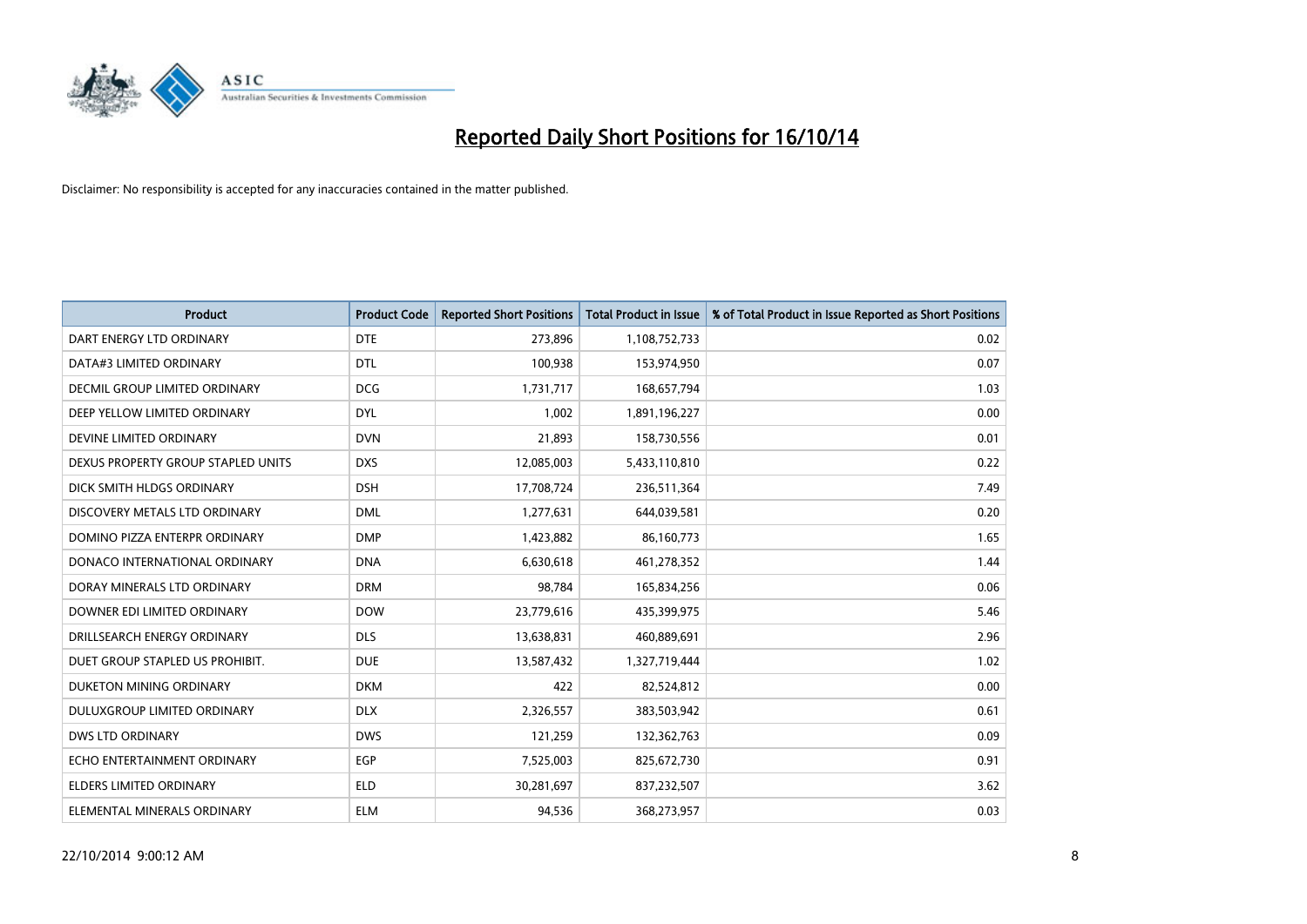

| <b>Product</b>                         | <b>Product Code</b> | <b>Reported Short Positions</b> | <b>Total Product in Issue</b> | % of Total Product in Issue Reported as Short Positions |
|----------------------------------------|---------------------|---------------------------------|-------------------------------|---------------------------------------------------------|
| <b>EMECO HOLDINGS ORDINARY</b>         | <b>EHL</b>          | 9,218,506                       | 599,675,707                   | 1.54                                                    |
| <b>ENERGY DEVELOPMENTS ORDINARY</b>    | <b>ENE</b>          | 2,505                           | 169,664,295                   | 0.00                                                    |
| <b>ENERGY RESOURCES ORDINARY 'A'</b>   | <b>ERA</b>          | 12,024,716                      | 517,725,062                   | 2.32                                                    |
| ENERGY WORLD CORPOR. ORDINARY          | <b>EWC</b>          | 46,725,795                      | 1,734,166,672                 | 2.69                                                    |
| <b>ENVESTRA LIMITED ORDINARY</b>       | <b>ENV</b>          | 81,516                          | 1,796,808,474                 | 0.00                                                    |
| EQUATORIAL RES LTD ORDINARY            | EQX                 | 33                              | 122,185,353                   | 0.00                                                    |
| EQUITY TRUSTEES ORDINARY               | EQT                 | 26,048                          | 19,152,092                    | 0.14                                                    |
| ERM POWER LIMITED ORDINARY             | EPW                 | 589,958                         | 240,826,607                   | 0.24                                                    |
| EVOLUTION MINING LTD ORDINARY          | <b>EVN</b>          | 44,199,461                      | 714,921,647                   | 6.18                                                    |
| FAIRFAX MEDIA LTD ORDINARY             | <b>FXI</b>          | 60,366,384                      | 2,351,955,725                 | 2.57                                                    |
| <b>FANTASTIC HOLDINGS ORDINARY</b>     | <b>FAN</b>          | 14,643                          | 103,068,398                   | 0.01                                                    |
| <b>FAR LTD ORDINARY</b>                | <b>FAR</b>          | 8,234,571                       | 2,699,846,742                 | 0.31                                                    |
| FEDERATION CNTRES ORD/UNIT STAPLED SEC | <b>FDC</b>          | 2,922,585                       | 1,427,641,565                 | 0.20                                                    |
| FISHER & PAYKEL H. ORDINARY            | <b>FPH</b>          | 7,695                           | 556,328,256                   | 0.00                                                    |
| FLEETWOOD CORP ORDINARY                | <b>FWD</b>          | 1,677,897                       | 60,679,412                    | 2.77                                                    |
| FLETCHER BUILDING ORDINARY             | <b>FBU</b>          | 1,799,959                       | 687,854,788                   | 0.26                                                    |
| FLEXIGROUP LIMITED ORDINARY            | FXL                 | 4,387,243                       | 304,096,060                   | 1.44                                                    |
| FLIGHT CENTRE TRAVEL ORDINARY          | <b>FLT</b>          | 6,313,822                       | 100,706,641                   | 6.27                                                    |
| FLINDERS MINES LTD ORDINARY            | <b>FMS</b>          | 420,990                         | 2,400,995,602                 | 0.02                                                    |
| FOCUS MINERALS LTD ORDINARY            | <b>FML</b>          | 11,623,883                      | 9,137,375,877                 | 0.13                                                    |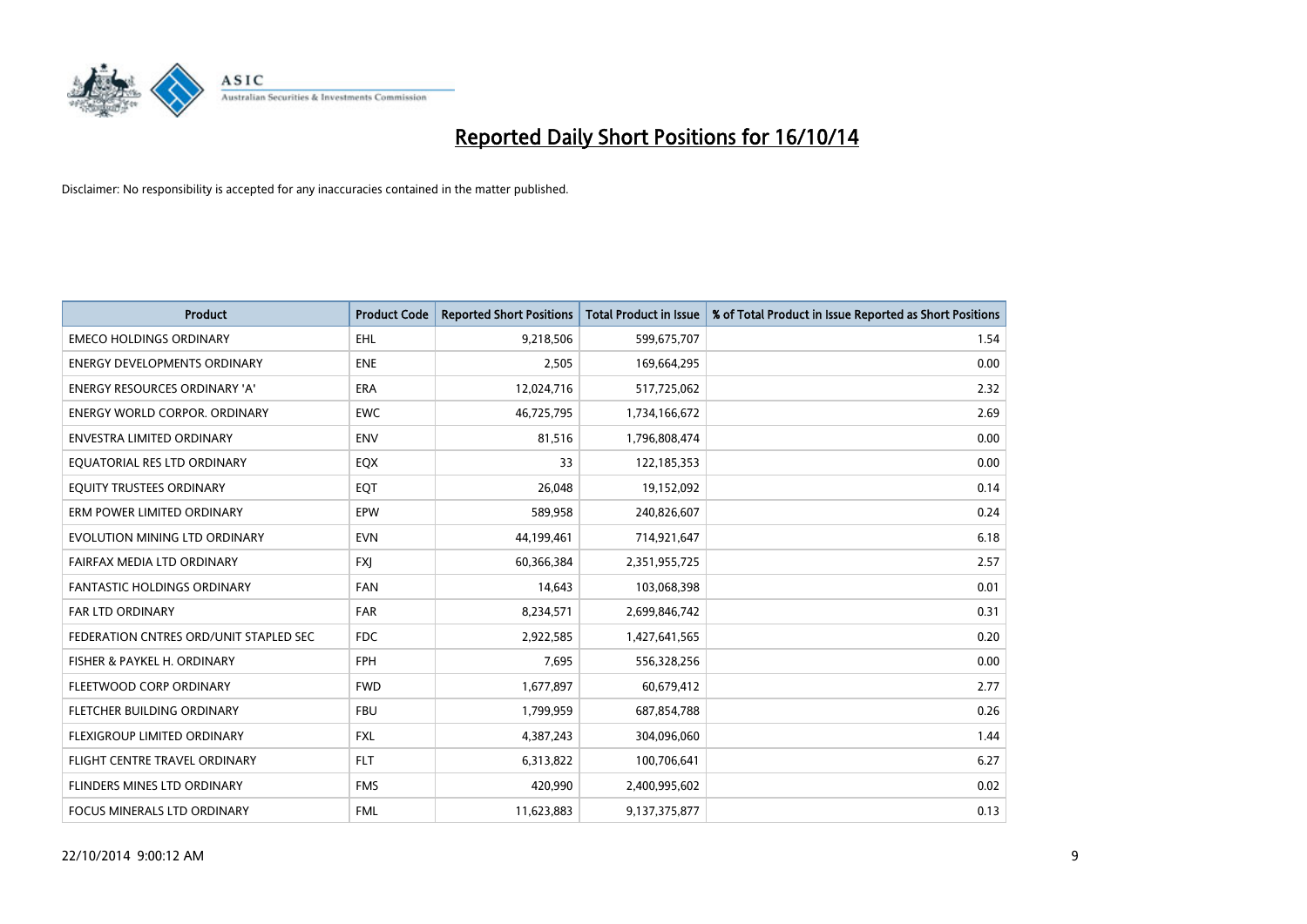

| <b>Product</b>                             | <b>Product Code</b> | <b>Reported Short Positions</b> | <b>Total Product in Issue</b> | % of Total Product in Issue Reported as Short Positions |
|--------------------------------------------|---------------------|---------------------------------|-------------------------------|---------------------------------------------------------|
| <b>FOLKESTONE EDU TRUST UNITS</b>          | <b>FET</b>          | 628,434                         | 205,069,661                   | 0.31                                                    |
| FONTERRA SHARE FUND ORDINARY UNITS         | FSF                 | 83                              | 119,965,742                   | 0.00                                                    |
| <b>FORTESCUE METALS GRP ORDINARY</b>       | <b>FMG</b>          | 285,386,260                     | 3,113,798,151                 | 9.17                                                    |
| FREEDOM FOOD LTD ORDINARY                  | <b>FNP</b>          | 50,664                          | 152,018,804                   | 0.03                                                    |
| <b>G.U.D. HOLDINGS ORDINARY</b>            | GUD                 | 2,427,954                       | 70,939,492                    | 3.42                                                    |
| <b>G8 EDUCATION LIMITED ORDINARY</b>       | <b>GEM</b>          | 11,683,427                      | 332,073,918                   | 3.52                                                    |
| <b>GALAXY RESOURCES ORDINARY</b>           | <b>GXY</b>          | 655,959                         | 1,064,496,654                 | 0.06                                                    |
| <b>GBST HOLDINGS ORDINARY</b>              | <b>GBT</b>          | 9,614                           | 66,561,725                    | 0.01                                                    |
| <b>GDI PROPERTY GRP STAPLED SECURITIES</b> | GDI                 | 420,583                         | 567,575,025                   | 0.07                                                    |
| <b>GENTRACK GROUP LTD ORDINARY</b>         | <b>GTK</b>          | 2,925                           | 72,699,510                    | 0.00                                                    |
| <b>GENWORTH MORTGAGE ORDINARY</b>          | <b>GMA</b>          | 3,861,029                       | 650,000,000                   | 0.59                                                    |
| <b>GEODYNAMICS LIMITED ORDINARY</b>        | GDY                 | 819                             | 435,880,130                   | 0.00                                                    |
| <b>GINDALBIE METALS LTD ORDINARY</b>       | GBG                 | 34,281,672                      | 1,495,306,811                 | 2.29                                                    |
| <b>GOLD ROAD RES LTD ORDINARY</b>          | GOR                 | 756,404                         | 592,811,895                   | 0.13                                                    |
| <b>GOODMAN FIELDER, ORDINARY</b>           | <b>GFF</b>          | 9,132,066                       | 1,955,559,207                 | 0.47                                                    |
| <b>GOODMAN GROUP STAPLED</b>               | <b>GMG</b>          | 8,101,457                       | 1,745,460,061                 | 0.46                                                    |
| <b>GPT GROUP STAPLED SEC.</b>              | GPT                 | 6,005,195                       | 1,685,460,955                 | 0.36                                                    |
| <b>GRAINCORP LIMITED A CLASS ORDINARY</b>  | <b>GNC</b>          | 9,829,388                       | 228,855,628                   | 4.30                                                    |
| <b>GRANGE RESOURCES, ORDINARY</b>          | <b>GRR</b>          | 8,423,058                       | 1,157,097,869                 | 0.73                                                    |
| <b>GREENCROSS LIMITED ORDINARY</b>         | GXL                 | 1,890,107                       | 111,447,503                   | 1.70                                                    |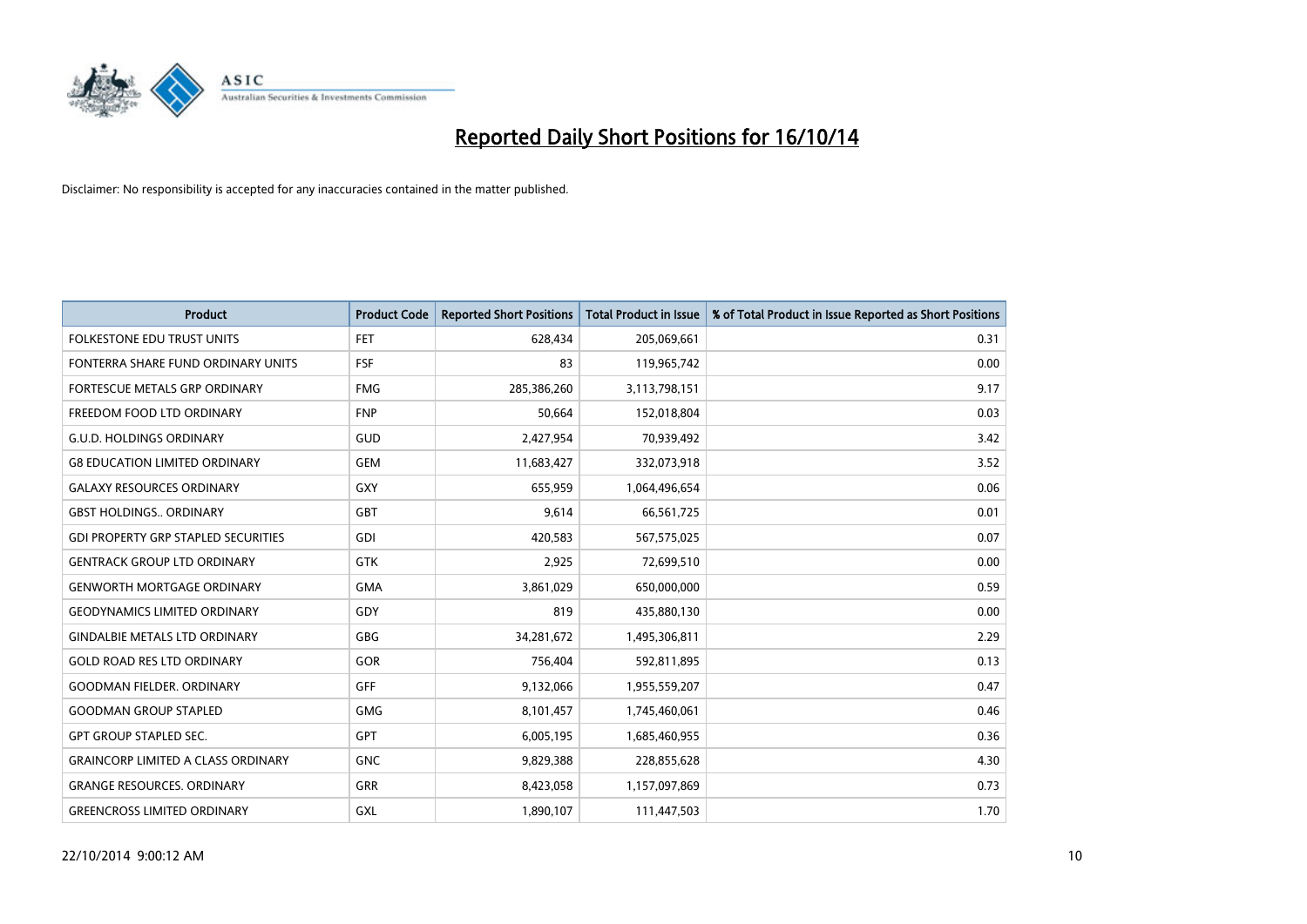

| <b>Product</b>                                   | <b>Product Code</b> | <b>Reported Short Positions</b> | <b>Total Product in Issue</b> | % of Total Product in Issue Reported as Short Positions |
|--------------------------------------------------|---------------------|---------------------------------|-------------------------------|---------------------------------------------------------|
| <b>GREENLAND MIN EN LTD ORDINARY</b>             | GGG                 | 588.638                         | 669,389,552                   | 0.09                                                    |
| <b>GREENLAND MIN EN LTD RIGHTS 26-JUN-14</b>     | GGGR                | 3,842                           | 88,685,050                    | 0.00                                                    |
| <b>GROWTHPOINT PROPERTY ORD/UNIT STAPLED SEC</b> | GOZ                 | 2,866,602                       | 554,562,240                   | 0.52                                                    |
| <b>GRYPHON MINERALS LTD ORDINARY</b>             | GRY                 | 2,289,277                       | 401,115,935                   | 0.57                                                    |
| <b>GUILDFORD COAL LTD ORDINARY</b>               | <b>GUF</b>          | 552,501                         | 845,201,985                   | 0.07                                                    |
| <b>GWA GROUP LTD ORDINARY</b>                    | <b>GWA</b>          | 14,249,709                      | 306,533,770                   | 4.65                                                    |
| HARVEY NORMAN ORDINARY                           | <b>HVN</b>          | 38,284,853                      | 1,062,316,784                 | 3.60                                                    |
| HEALTHSCOPE LIMITED. ORDINARY                    | <b>HSO</b>          | 3,876,101                       | 1,732,094,838                 | 0.22                                                    |
| <b>HENDERSON GROUP CDI 1:1</b>                   | <b>HGG</b>          | 5,098,536                       | 743,750,462                   | 0.69                                                    |
| HFA HOLDINGS LIMITED ORDINARY                    | <b>HFA</b>          | 3,809                           | 162,147,897                   | 0.00                                                    |
| <b>HIGHLANDS PACIFIC ORDINARY</b>                | <b>HIG</b>          | 3,153                           | 918,694,336                   | 0.00                                                    |
| HILLGROVE RES LTD ORDINARY                       | <b>HGO</b>          | 97,485                          | 147,711,123                   | 0.07                                                    |
| <b>HILLS LTD ORDINARY</b>                        | <b>HIL</b>          | 1,047,333                       | 232,828,103                   | 0.45                                                    |
| HORIZON OIL LIMITED ORDINARY                     | <b>HZN</b>          | 34,493,766                      | 1,301,981,265                 | 2.65                                                    |
| <b>ICAR ASIA LTD ORDINARY</b>                    | ICQ                 | 222,473                         | 193,188,846                   | 0.12                                                    |
| <b>ICON ENERGY LIMITED ORDINARY</b>              | <b>ICN</b>          | 99,994                          | 615,774,351                   | 0.02                                                    |
| <b>IINET LIMITED ORDINARY</b>                    | <b>IIN</b>          | 7,912,672                       | 162,163,526                   | 4.88                                                    |
| ILUKA RESOURCES ORDINARY                         | <b>ILU</b>          | 38,081,978                      | 418,700,517                   | 9.10                                                    |
| <b>IMDEX LIMITED ORDINARY</b>                    | <b>IMD</b>          | 2,915,945                       | 216,203,136                   | 1.35                                                    |
| IMX RESOURCES LTD ORDINARY                       | <b>IXR</b>          | $\mathbf{1}$                    | 507,497,146                   | 0.00                                                    |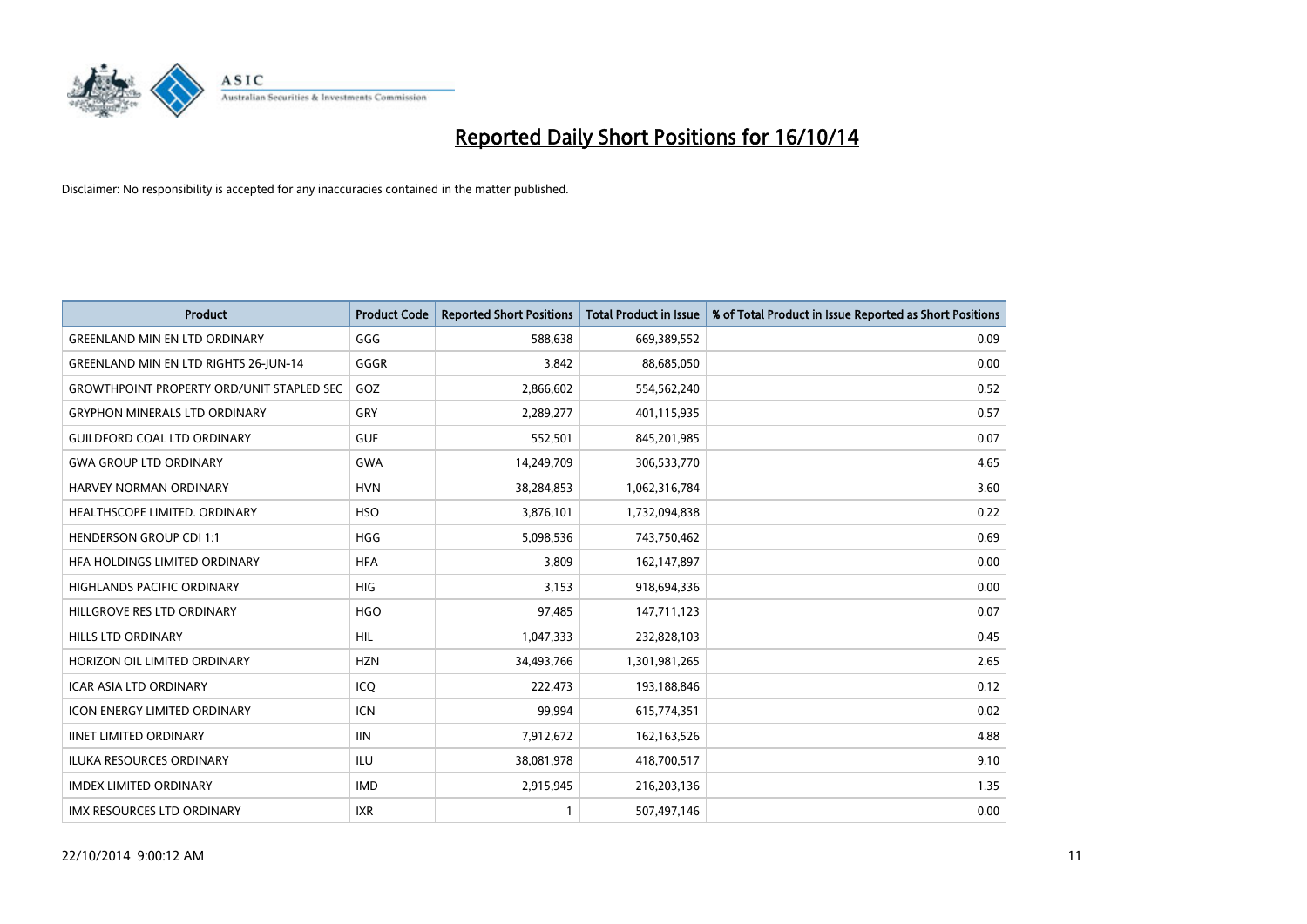

| <b>Product</b>                                | <b>Product Code</b> | <b>Reported Short Positions</b> | <b>Total Product in Issue</b> | % of Total Product in Issue Reported as Short Positions |
|-----------------------------------------------|---------------------|---------------------------------|-------------------------------|---------------------------------------------------------|
| <b>INCITEC PIVOT ORDINARY</b>                 | IPL                 | 39,810,688                      | 1,654,998,197                 | 2.41                                                    |
| INDEPENDENCE GROUP ORDINARY                   | <b>IGO</b>          | 571,367                         | 234,256,573                   | 0.24                                                    |
| <b>INDOPHIL RESOURCES ORDINARY</b>            | <b>IRN</b>          | 4,494,488                       | 1,203,146,194                 | 0.37                                                    |
| <b>INDUSTRIA REIT STAPLED</b>                 | <b>IDR</b>          | 324,811                         | 125,000,001                   | 0.26                                                    |
| <b>INFIGEN ENERGY STAPLED SECURITIES</b>      | <b>IFN</b>          | 3,074,590                       | 767,887,581                   | 0.40                                                    |
| <b>INFOMEDIA LTD ORDINARY</b>                 | <b>IFM</b>          | 916,837                         | 306,954,355                   | 0.30                                                    |
| <b>INGENIA GROUP STAPLED SECURITIES</b>       | <b>INA</b>          | 5,135,755                       | 845,677,627                   | 0.61                                                    |
| <b>INSURANCE AUSTRALIA ORDINARY</b>           | IAG                 | 15,624,611                      | 2,341,618,048                 | 0.67                                                    |
| <b>INTREPID MINES ORDINARY</b>                | <b>IAU</b>          | 4,391,245                       | 557, 577, 524                 | 0.79                                                    |
| <b>INVESTA OFFICE FUND STAPLED SECURITIES</b> | <b>IOF</b>          | 1,009,616                       | 614,047,458                   | 0.16                                                    |
| <b>INVOCARE LIMITED ORDINARY</b>              | <b>IVC</b>          | 5,109,026                       | 110,030,298                   | 4.64                                                    |
| <b>IOOF HOLDINGS LTD ORDINARY</b>             | IFL                 | 9,576,356                       | 300,133,752                   | 3.19                                                    |
| <b>IPROPERTY GROUP LTD ORDINARY</b>           | <b>IPP</b>          | 916,368                         | 181,703,204                   | 0.50                                                    |
| <b>IRESS LIMITED ORDINARY</b>                 | <b>IRE</b>          | 5,717,099                       | 159,097,319                   | 3.59                                                    |
| <b>ISELECT LTD ORDINARY</b>                   | <b>ISU</b>          | 901,855                         | 260,889,894                   | 0.35                                                    |
| <b>ISENTIA GROUP LTD ORDINARY</b>             | <b>ISD</b>          | 469,316                         | 200,000,001                   | 0.23                                                    |
| <b>ISENTRIC LTD. ORDINARY</b>                 | ICU                 | 202,642                         | 76,746,962                    | 0.26                                                    |
| JAMES HARDIE INDUST CHESS DEPOSITARY INT      | <b>IHX</b>          | 6,503,696                       | 444,925,946                   | 1.46                                                    |
| <b>IAPARA HEALTHCARE LT ORDINARY</b>          | <b>IHC</b>          | 6,982,082                       | 263,046,592                   | 2.65                                                    |
| <b>IB HI-FI LIMITED ORDINARY</b>              | <b>JBH</b>          | 11,865,657                      | 98,947,309                    | 11.99                                                   |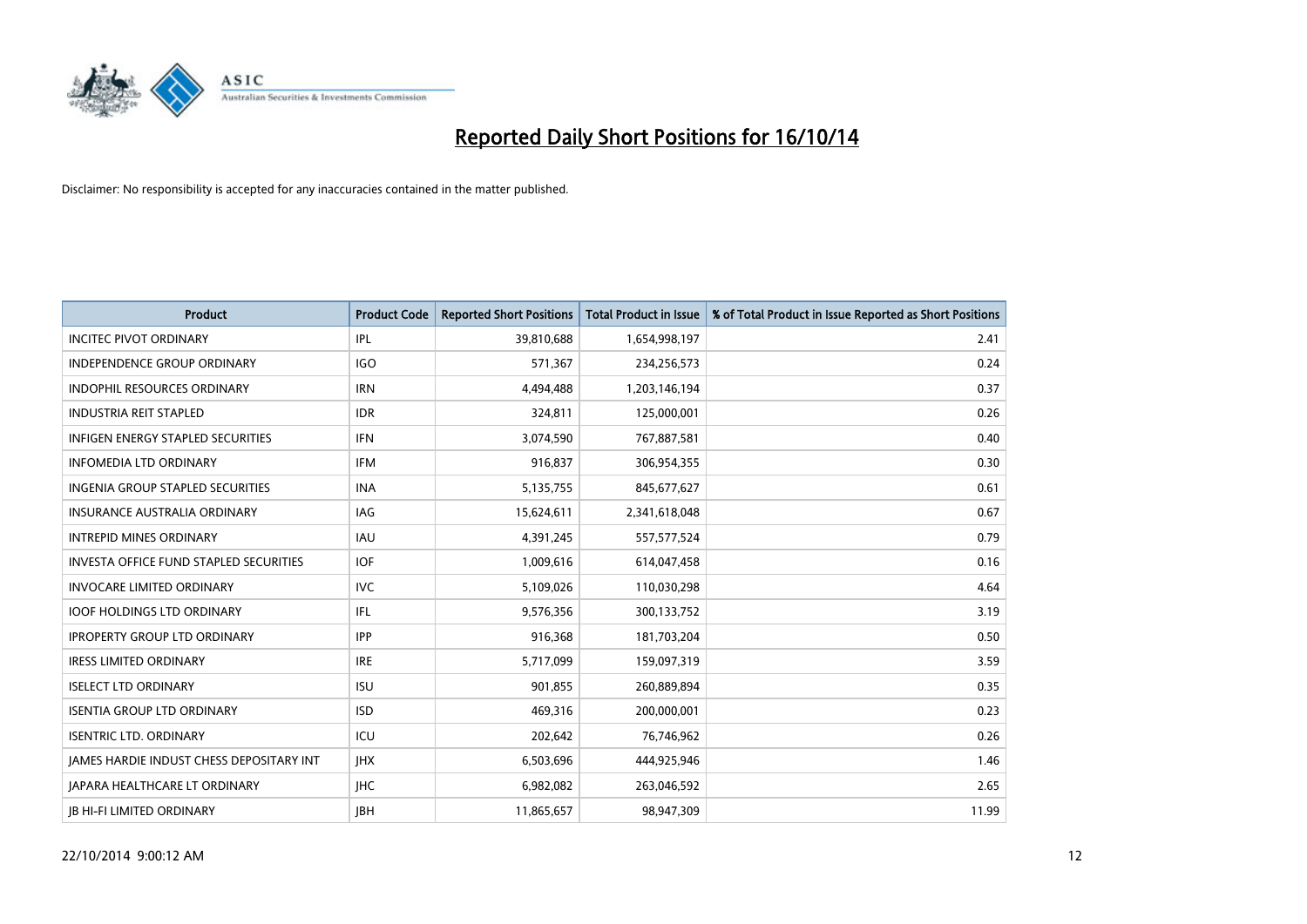

| <b>Product</b>                        | <b>Product Code</b> | <b>Reported Short Positions</b> | <b>Total Product in Issue</b> | % of Total Product in Issue Reported as Short Positions |
|---------------------------------------|---------------------|---------------------------------|-------------------------------|---------------------------------------------------------|
| <b>KAGARA LTD ORDINARY</b>            | KZL                 | 34,720                          | 798,953,117                   | 0.00                                                    |
| KAROON GAS AUSTRALIA ORDINARY         | <b>KAR</b>          | 22,051,641                      | 255,997,690                   | 8.61                                                    |
| KATHMANDU HOLD LTD ORDINARY           | <b>KMD</b>          | 3,252,363                       | 201,318,944                   | 1.62                                                    |
| <b>KBL MINING LIMITED ORDINARY</b>    | <b>KBL</b>          | 1,820                           | 393,535,629                   | 0.00                                                    |
| KINGSGATE CONSOLID. ORDINARY          | <b>KCN</b>          | 20,174,107                      | 223,584,937                   | 9.02                                                    |
| KINGSROSE MINING LTD ORDINARY         | <b>KRM</b>          | 426,348                         | 358,611,493                   | 0.12                                                    |
| KOGI IRON LTD ORDINARY                | <b>KFE</b>          | 2,192,098                       | 376,669,836                   | 0.58                                                    |
| LEIGHTON HOLDINGS ORDINARY            | LEI                 | 5,963,733                       | 338,503,563                   | 1.76                                                    |
| LEND LEASE GROUP UNIT/ORD STAPLED     | <b>LLC</b>          | 2,821,256                       | 579,596,726                   | 0.49                                                    |
| LIQUEFIED NATURAL ORDINARY            | <b>LNG</b>          | 8,570,041                       | 461,402,201                   | 1.86                                                    |
| LONESTAR RESO LTD ORDINARY            | <b>LNR</b>          | 1,103,542                       | 752,187,211                   | 0.15                                                    |
| LUCAPA DIAMOND LTD ORDINARY           | LOM                 | 41,467                          | 181,844,946                   | 0.02                                                    |
| LYNAS CORPORATION ORDINARY            | <b>LYC</b>          | 141,690,205                     | 2,483,806,217                 | 5.70                                                    |
| LYNAS CORPORATION RIGHTS 13-OCT-14    | <b>LYCR</b>         | 3,236,858                       | 887,071,988                   | 0.36                                                    |
| <b>M2 GRP LTD ORDINARY</b>            | <b>MTU</b>          | 4,778,995                       | 180,974,848                   | 2.64                                                    |
| MACA LIMITED ORDINARY                 | <b>MLD</b>          | 1,079,846                       | 232,676,373                   | 0.46                                                    |
| MACMAHON HOLDINGS ORDINARY            | MAH                 | 178,165                         | 1,261,699,966                 | 0.01                                                    |
| MACO ATLAS ROADS GRP ORDINARY STAPLED | <b>MOA</b>          | 5,046,020                       | 511,538,852                   | 0.99                                                    |
| MACQUARIE GROUP LTD ORDINARY          | <b>MOG</b>          | 1,035,840                       | 321,202,994                   | 0.32                                                    |
| MAGELLAN FIN GRP LTD ORDINARY         | <b>MFG</b>          | 4,714,325                       | 159,278,177                   | 2.96                                                    |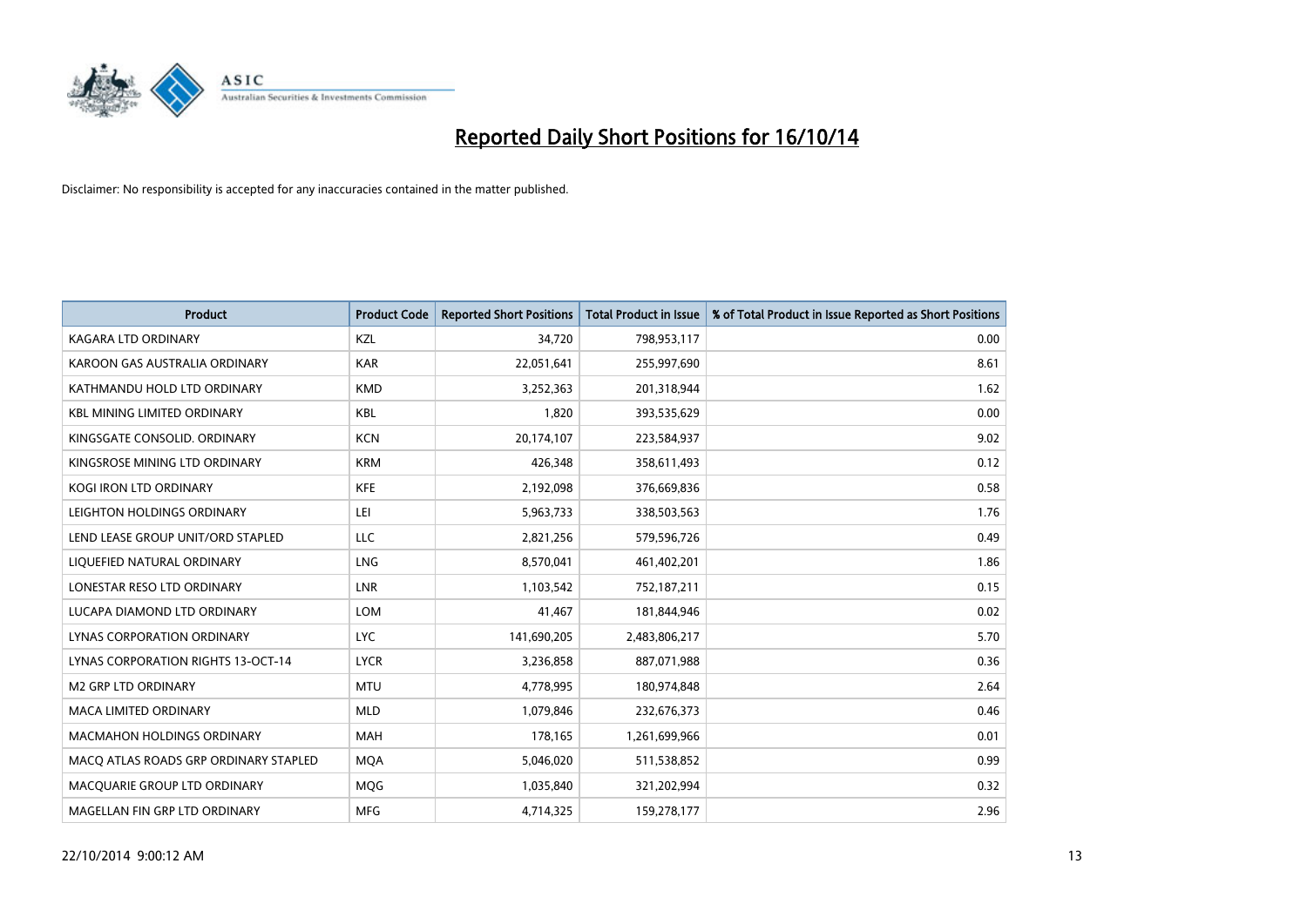

| <b>Product</b>                       | <b>Product Code</b> | <b>Reported Short Positions</b> | <b>Total Product in Issue</b> | % of Total Product in Issue Reported as Short Positions |
|--------------------------------------|---------------------|---------------------------------|-------------------------------|---------------------------------------------------------|
| <b>MANTRA GROUP LTD ORDINARY</b>     | <b>MTR</b>          | 299,361                         | 249,471,229                   | 0.12                                                    |
| <b>MATRIX C &amp; E LTD ORDINARY</b> | <b>MCE</b>          | 2,547,473                       | 94,555,428                    | 2.69                                                    |
| MAVERICK DRILLING ORDINARY           | <b>MAD</b>          | 3,860,391                       | 534,321,602                   | 0.72                                                    |
| <b>MAXITRANS INDUSTRIES ORDINARY</b> | <b>MXI</b>          | 19,101                          | 185,075,653                   | 0.01                                                    |
| MAYNE PHARMA LTD ORDINARY            | <b>MYX</b>          | 11,270,036                      | 587,634,335                   | 1.92                                                    |
| MCMILLAN SHAKESPEARE ORDINARY        | <b>MMS</b>          | 1,114,106                       | 77,525,801                    | 1.44                                                    |
| <b>MCPHERSON'S LTD ORDINARY</b>      | <b>MCP</b>          | 10,011                          | 95,434,645                    | 0.01                                                    |
| MEDUSA MINING LTD ORDINARY           | <b>MML</b>          | 12,440,686                      | 207,794,301                   | 5.99                                                    |
| MERIDIAN ENERGY INSTALMENT RECEIPTS  | <b>MEZCA</b>        | 200,000                         | 1,255,413,626                 | 0.02                                                    |
| <b>MERMAID MARINE ORDINARY</b>       | <b>MRM</b>          | 17,850,815                      | 368,665,949                   | 4.84                                                    |
| MESOBLAST LIMITED ORDINARY           | <b>MSB</b>          | 22,267,962                      | 321,696,029                   | 6.92                                                    |
| METALS X LIMITED ORDINARY            | <b>MLX</b>          | 3,487,419                       | 1,655,826,110                 | 0.21                                                    |
| METCASH LIMITED ORDINARY             | <b>MTS</b>          | 117,772,323                     | 903,309,574                   | 13.04                                                   |
| MIGHTY RIVER POWER ORDINARY          | <b>MYT</b>          | 3,377,274                       | 1,400,012,517                 | 0.24                                                    |
| MINCOR RESOURCES NL ORDINARY         | <b>MCR</b>          | 75,513                          | 188,208,274                   | 0.04                                                    |
| MINERAL DEPOSITS ORDINARY            | <b>MDL</b>          | 1,195,931                       | 103,676,341                   | 1.15                                                    |
| MINERAL RESOURCES. ORDINARY          | <b>MIN</b>          | 17,333,640                      | 187,270,274                   | 9.26                                                    |
| MINT WIRELESS ORDINARY               | <b>MNW</b>          | 519,297                         | 470,372,395                   | 0.11                                                    |
| MIRABELA NICKEL LTD ORDINARY         | <b>MBN</b>          | 10                              | 929,710,216                   | 0.00                                                    |
| MIRVAC GROUP STAPLED SECURITIES      | <b>MGR</b>          | 2,190,153                       | 3,697,197,370                 | 0.06                                                    |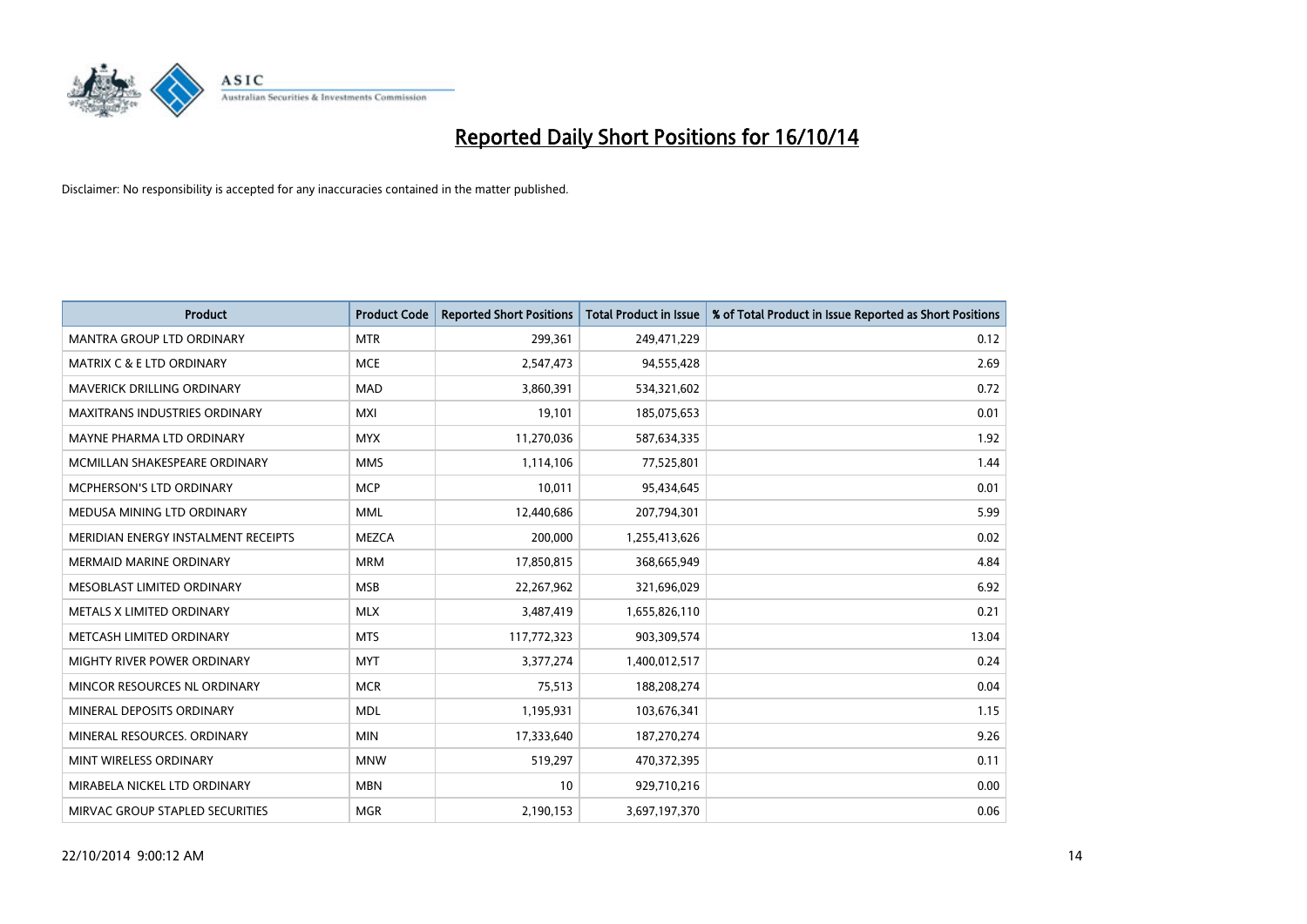

| <b>Product</b>                    | <b>Product Code</b> | <b>Reported Short Positions</b> | <b>Total Product in Issue</b> | % of Total Product in Issue Reported as Short Positions |
|-----------------------------------|---------------------|---------------------------------|-------------------------------|---------------------------------------------------------|
| MOBILE EMBRACE LTD ORDINARY       | <b>MBE</b>          | 28,000                          | 376,510,098                   | 0.01                                                    |
| <b>MOLOPO ENERGY LTD ORDINARY</b> | <b>MPO</b>          | 31,118                          | 248,705,730                   | 0.01                                                    |
| MONADELPHOUS GROUP ORDINARY       | <b>MND</b>          | 8,343,205                       | 92,998,380                    | 8.97                                                    |
| MONASH IVF GROUP LTD ORDINARY     | MVF                 | 515,047                         | 231,081,089                   | 0.22                                                    |
| MORTGAGE CHOICE LTD ORDINARY      | <b>MOC</b>          | 1,960                           | 123,879,296                   | 0.00                                                    |
| MOUNT GIBSON IRON ORDINARY        | MGX                 | 30,753,911                      | 1,090,805,085                 | 2.82                                                    |
| MULTIPLEX SITES SITES             | <b>MXUPA</b>        | 2,354                           | 4,500,000                     | 0.05                                                    |
| <b>MYER HOLDINGS LTD ORDINARY</b> | <b>MYR</b>          | 102,420,390                     | 585,689,551                   | 17.49                                                   |
| <b>MYSTATE LIMITED ORDINARY</b>   | <b>MYS</b>          |                                 | 87,283,417                    | 0.00                                                    |
| NANOSONICS LIMITED ORDINARY       | <b>NAN</b>          | 2,136,507                       | 264,332,826                   | 0.81                                                    |
| NATIONAL AUST. BANK ORDINARY      | <b>NAB</b>          | 15,669,301                      | 2,365,790,790                 | 0.66                                                    |
| NATIONAL STORAGE STAPLED          | <b>NSR</b>          | 974,784                         | 290,831,660                   | 0.34                                                    |
| NAVITAS LIMITED ORDINARY          | <b>NVT</b>          | 4,747,403                       | 376,037,813                   | 1.26                                                    |
| NEARMAP LTD ORDINARY              | <b>NEA</b>          | 1,104,950                       | 338,146,101                   | 0.33                                                    |
| NEON ENERGY LIMITED ORDINARY      | <b>NEN</b>          | 140,474                         | 553,037,848                   | 0.03                                                    |
| NEW HOPE CORPORATION ORDINARY     | <b>NHC</b>          | 2,109,616                       | 830,999,449                   | 0.25                                                    |
| NEW STANDARD ENERGY ORDINARY      | <b>NSE</b>          | 92,378                          | 386,169,603                   | 0.02                                                    |
| NEWCREST MINING ORDINARY          | <b>NCM</b>          | 10,693,054                      | 766,510,971                   | 1.40                                                    |
| NEWS CORP A NON-VOTING CDI        | <b>NWSLV</b>        | 428,851                         | 2,692,304                     | 15.93                                                   |
| NEWS CORP B VOTING CDI            | <b>NWS</b>          | 2,410,051                       | 23,433,427                    | 10.28                                                   |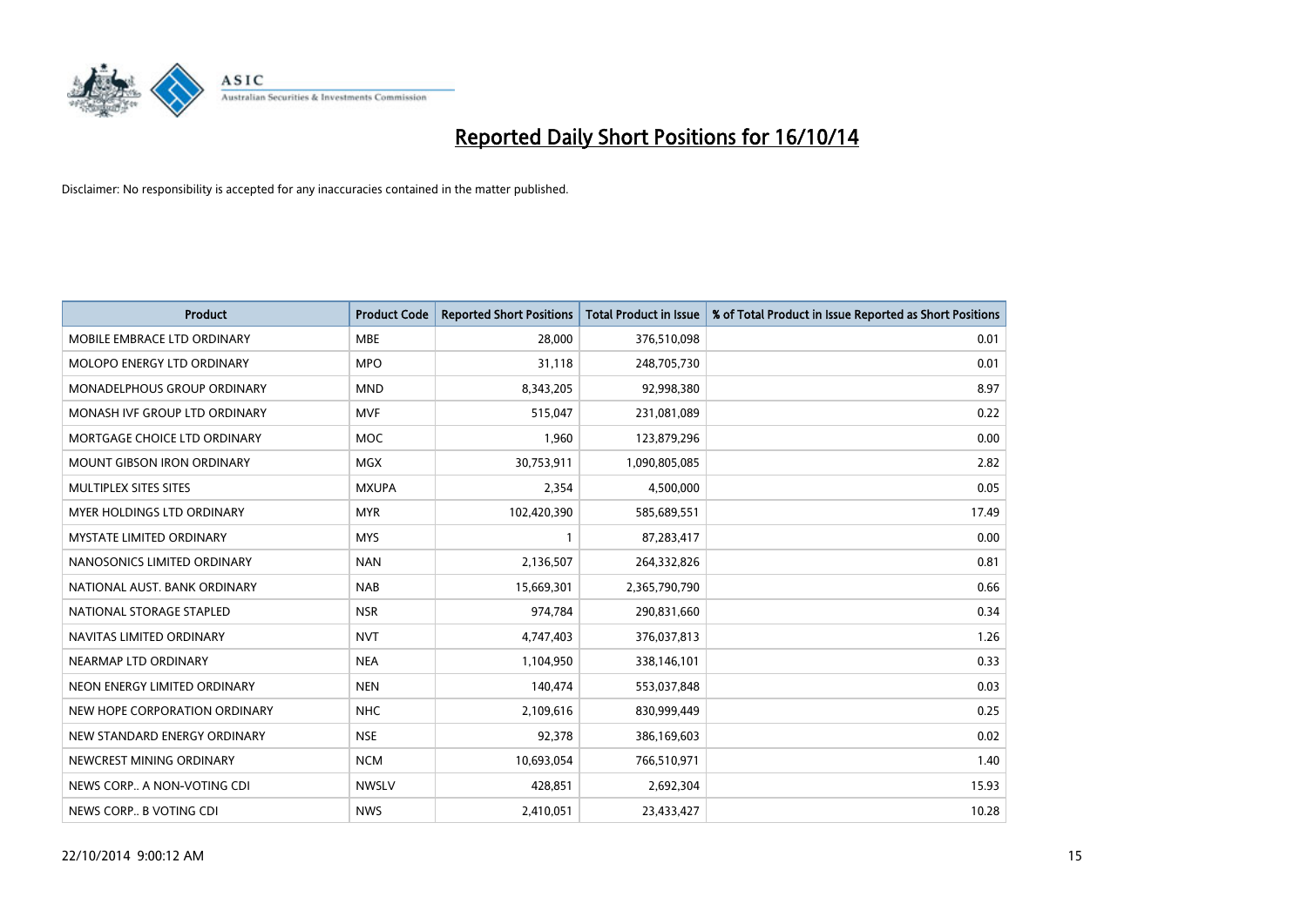

| <b>Product</b>                        | <b>Product Code</b> | <b>Reported Short Positions</b> | <b>Total Product in Issue</b> | % of Total Product in Issue Reported as Short Positions |
|---------------------------------------|---------------------|---------------------------------|-------------------------------|---------------------------------------------------------|
| NEWSAT LIMITED ORDINARY               | <b>NWT</b>          | 7,183,168                       | 613,199,841                   | 1.17                                                    |
| NEXTDC LIMITED ORDINARY               | <b>NXT</b>          | 19,434,984                      | 193,154,486                   | 10.06                                                   |
| NEXUS ENERGY LIMITED ORDINARY         | <b>NXS</b>          | 83,983                          | 1,330,219,459                 | 0.01                                                    |
| NIB HOLDINGS LIMITED ORDINARY         | <b>NHF</b>          | 2,406,252                       | 439,004,182                   | 0.55                                                    |
| NINE ENTERTAINMENT ORDINARY           | <b>NEC</b>          | 10,614,580                      | 940,295,023                   | 1.13                                                    |
| NOBLE MINERAL RES ORDINARY            | <b>NMG</b>          | 2,365,726                       | 666,397,952                   | 0.36                                                    |
| NORTHERN IRON LTD ORDINARY            | <b>NFE</b>          | 11,392                          | 484,405,314                   | 0.00                                                    |
| NORTHERN STAR ORDINARY                | <b>NST</b>          | 12,389,038                      | 592,256,718                   | 2.09                                                    |
| NRW HOLDINGS LIMITED ORDINARY         | <b>NWH</b>          | 10,730,477                      | 278,888,011                   | 3.85                                                    |
| NUFARM LIMITED ORDINARY               | <b>NUF</b>          | 14,824,513                      | 264, 367, 746                 | 5.61                                                    |
| NUPLEX INDUSTRIES ORDINARY            | <b>NPX</b>          | 1,000                           | 198,125,827                   | 0.00                                                    |
| OCEANAGOLD CORP. CHESS DEPOSITARY INT | <b>OGC</b>          | 2,671,344                       | 301,520,186                   | 0.89                                                    |
| OIL SEARCH LTD ORDINARY               | OSH                 | 3,175,419                       | 1,522,692,587                 | 0.21                                                    |
| OM HOLDINGS LIMITED ORDINARY          | OMH                 | 58,082                          | 733,423,337                   | 0.01                                                    |
| OMI HOLDINGS LIMITED ORDINARY         | OMI                 | 27,135                          | 76,746,962                    | 0.04                                                    |
| ORBIS GOLD LTD ORDINARY               | <b>OBS</b>          | 10,000                          | 249,886,056                   | 0.00                                                    |
| ORICA LIMITED ORDINARY                | ORI                 | 17,760,471                      | 372,743,291                   | 4.76                                                    |
| ORIGIN ENERGY ORDINARY                | <b>ORG</b>          | 9,339,522                       | 1,106,271,529                 | 0.84                                                    |
| OROCOBRE LIMITED ORDINARY             | <b>ORE</b>          | 2,325,530                       | 132,041,911                   | 1.76                                                    |
| ORORA LIMITED ORDINARY                | <b>ORA</b>          | 8,715,001                       | 1,206,684,923                 | 0.72                                                    |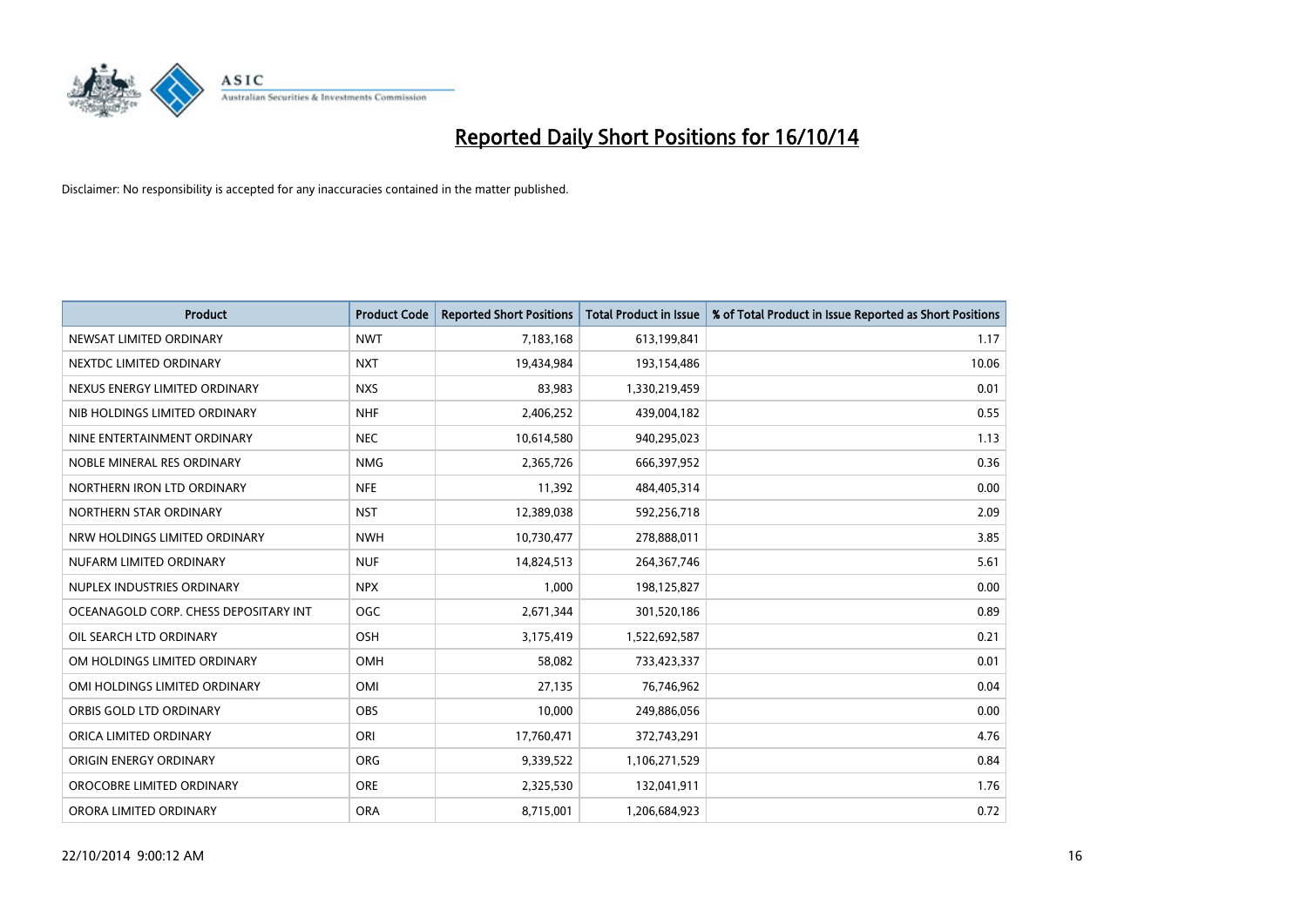

| <b>Product</b>                | <b>Product Code</b> | <b>Reported Short Positions</b> | <b>Total Product in Issue</b> | % of Total Product in Issue Reported as Short Positions |
|-------------------------------|---------------------|---------------------------------|-------------------------------|---------------------------------------------------------|
| OROTONGROUP LIMITED ORDINARY  | ORL                 | 252,936                         | 40,880,902                    | 0.62                                                    |
| OZ MINERALS ORDINARY          | OZL                 | 15,545,661                      | 303,470,022                   | 5.12                                                    |
| OZFOREX GROUP LTD ORDINARY    | <b>OFX</b>          | 8,769,105                       | 240,000,000                   | 3.65                                                    |
| PACIFIC BRANDS ORDINARY       | <b>PBG</b>          | 63,281,029                      | 917,226,291                   | 6.90                                                    |
| PACT GROUP HLDGS LTD ORDINARY | <b>PGH</b>          | 2,817,698                       | 294,097,961                   | 0.96                                                    |
| PALADIN ENERGY LTD ORDINARY   | <b>PDN</b>          | 107,487,139                     | 964,894,574                   | 11.14                                                   |
| PANAUST LIMITED ORDINARY      | <b>PNA</b>          | 66,460                          | 636,599,496                   | 0.01                                                    |
| PANORAMIC RESOURCES ORDINARY  | PAN                 | 5,901                           | 322,275,824                   | 0.00                                                    |
| PANTERRA GOLD LTD ORDINARY    | PGI                 |                                 | 822,241,166                   | 0.00                                                    |
| PAPERLINX LIMITED ORDINARY    | <b>PPX</b>          | 44,675                          | 665, 181, 261                 | 0.01                                                    |
| PAPILLON RES LTD ORDINARY     | PIR                 | 112,616                         | 356,976,210                   | 0.03                                                    |
| PATTIES FOODS LTD ORDINARY    | <b>PFL</b>          | 13,476                          | 139,144,338                   | 0.01                                                    |
| PEET LIMITED ORDINARY         | <b>PPC</b>          | 52,444                          | 434,682,005                   | 0.01                                                    |
| PERPETUAL LIMITED ORDINARY    | <b>PPT</b>          | 1,133,896                       | 46,574,426                    | 2.43                                                    |
| PERSEUS MINING LTD ORDINARY   | PRU                 | 22,312,767                      | 526,656,401                   | 4.24                                                    |
| PHARMAXIS LTD ORDINARY        | <b>PXS</b>          | 501,000                         | 309,522,849                   | 0.16                                                    |
| PHOSPHAGENICS LTD. ORDINARY   | POH                 | 43,750                          | 1,261,965,957                 | 0.00                                                    |
| PLATINUM ASSET ORDINARY       | <b>PTM</b>          | 3,319,168                       | 580,536,282                   | 0.57                                                    |
| PLATINUM AUSTRALIA ORDINARY   | <b>PLA</b>          | 836,027                         | 504,968,043                   | 0.17                                                    |
| PMP LIMITED ORDINARY          | <b>PMP</b>          | 27,581                          | 323,781,124                   | 0.01                                                    |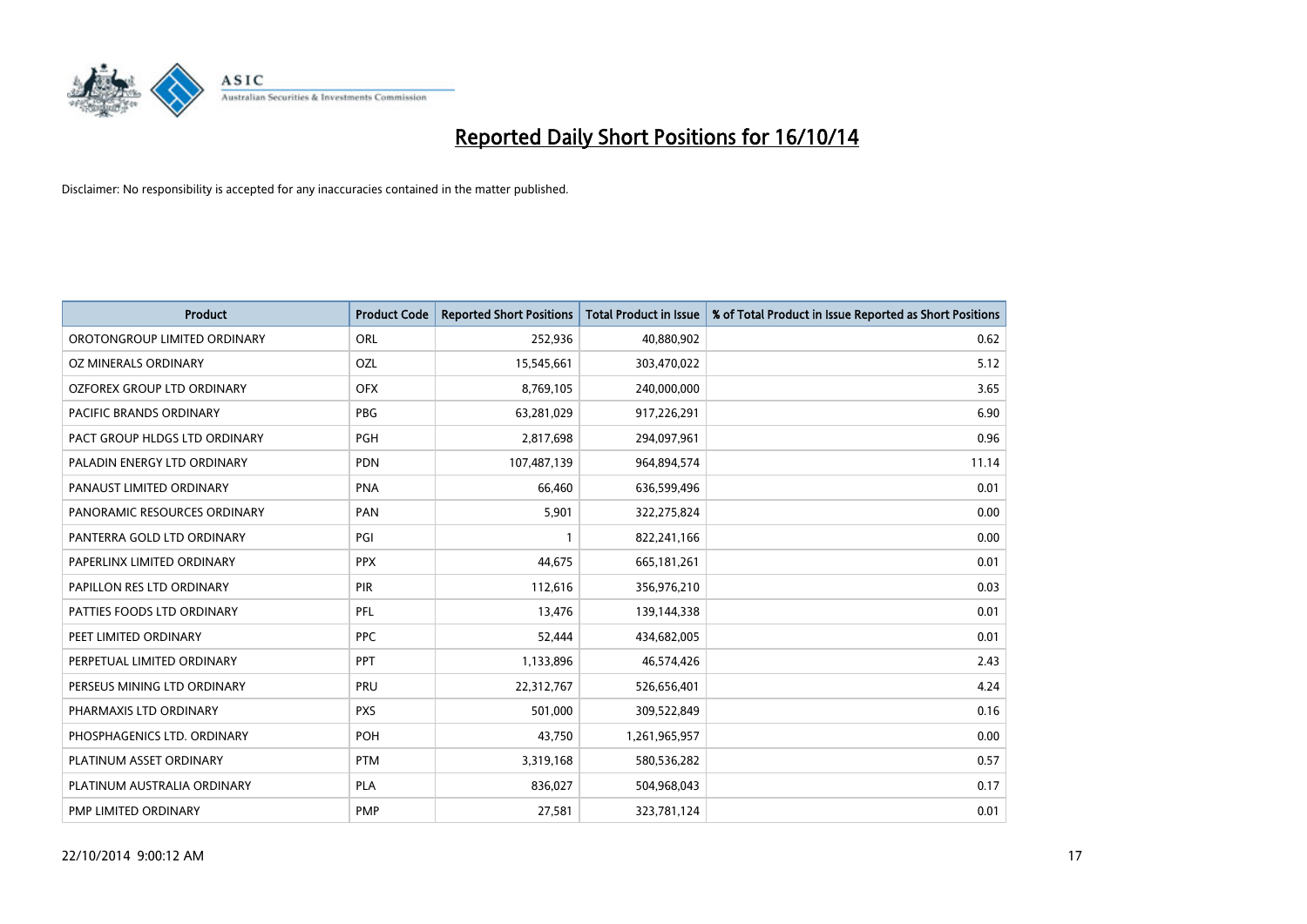

| <b>Product</b>                      | <b>Product Code</b> | <b>Reported Short Positions</b> | <b>Total Product in Issue</b> | % of Total Product in Issue Reported as Short Positions |
|-------------------------------------|---------------------|---------------------------------|-------------------------------|---------------------------------------------------------|
| POSEIDON NICK LTD ORDINARY          | <b>POS</b>          | 1,627,262                       | 516,024,954                   | 0.32                                                    |
| PRANA BIOTECHNOLOGY ORDINARY        | <b>PBT</b>          | 2,918,708                       | 488,936,960                   | 0.60                                                    |
| PREMIER INVESTMENTS ORDINARY        | <b>PMV</b>          | 290,160                         | 155,714,874                   | 0.19                                                    |
| PRIMA BIOMED LTD ORDINARY           | <b>PRR</b>          | 132,361                         | 1,258,301,929                 | 0.01                                                    |
| PRIMARY HEALTH CARE ORDINARY        | PRY                 | 23,984,261                      | 512,130,550                   | 4.68                                                    |
| PRIME MEDIA GRP LTD ORDINARY        | PRT                 | 1,595,870                       | 366,330,303                   | 0.44                                                    |
| PROGRAMMED ORDINARY                 | <b>PRG</b>          | 242,070                         | 118,651,911                   | 0.20                                                    |
| <b>QANTAS AIRWAYS ORDINARY</b>      | QAN                 | 36,280,297                      | 2,196,330,250                 | 1.65                                                    |
| OBE INSURANCE GROUP ORDINARY        | OBE                 | 24,922,036                      | 1,364,945,301                 | 1.83                                                    |
| <b>QUBE HOLDINGS LTD ORDINARY</b>   | <b>QUB</b>          | 3,827,364                       | 1,054,428,076                 | 0.36                                                    |
| RAMSAY HEALTH CARE ORDINARY         | <b>RHC</b>          | 809,008                         | 202,081,252                   | 0.40                                                    |
| <b>RCG CORPORATION LTD ORDINARY</b> | <b>RCG</b>          | 237,928                         | 263,808,625                   | 0.09                                                    |
| <b>RCR TOMLINSON ORDINARY</b>       | <b>RCR</b>          | 666,104                         | 139,000,806                   | 0.48                                                    |
| <b>REA GROUP ORDINARY</b>           | <b>REA</b>          | 1,499,838                       | 131,714,699                   | 1.14                                                    |
| RECALL HOLDINGS LTD ORDINARY        | <b>REC</b>          | 9,001,962                       | 313,149,677                   | 2.87                                                    |
| RECKON LIMITED ORDINARY             | <b>RKN</b>          | 1,365,697                       | 112,084,762                   | 1.22                                                    |
| RED 5 LIMITED ORDINARY              | <b>RED</b>          | 174,740                         | 759,451,008                   | 0.02                                                    |
| RED FORK ENERGY ORDINARY            | <b>RFE</b>          | 318,694                         | 501,051,719                   | 0.06                                                    |
| REDBANK ENERGY LTD ORDINARY         | <b>AEI</b>          | 13                              | 786,287                       | 0.00                                                    |
| REED RESOURCES LTD ORDINARY         | <b>RDR</b>          | 2,000                           | 499,453,895                   | 0.00                                                    |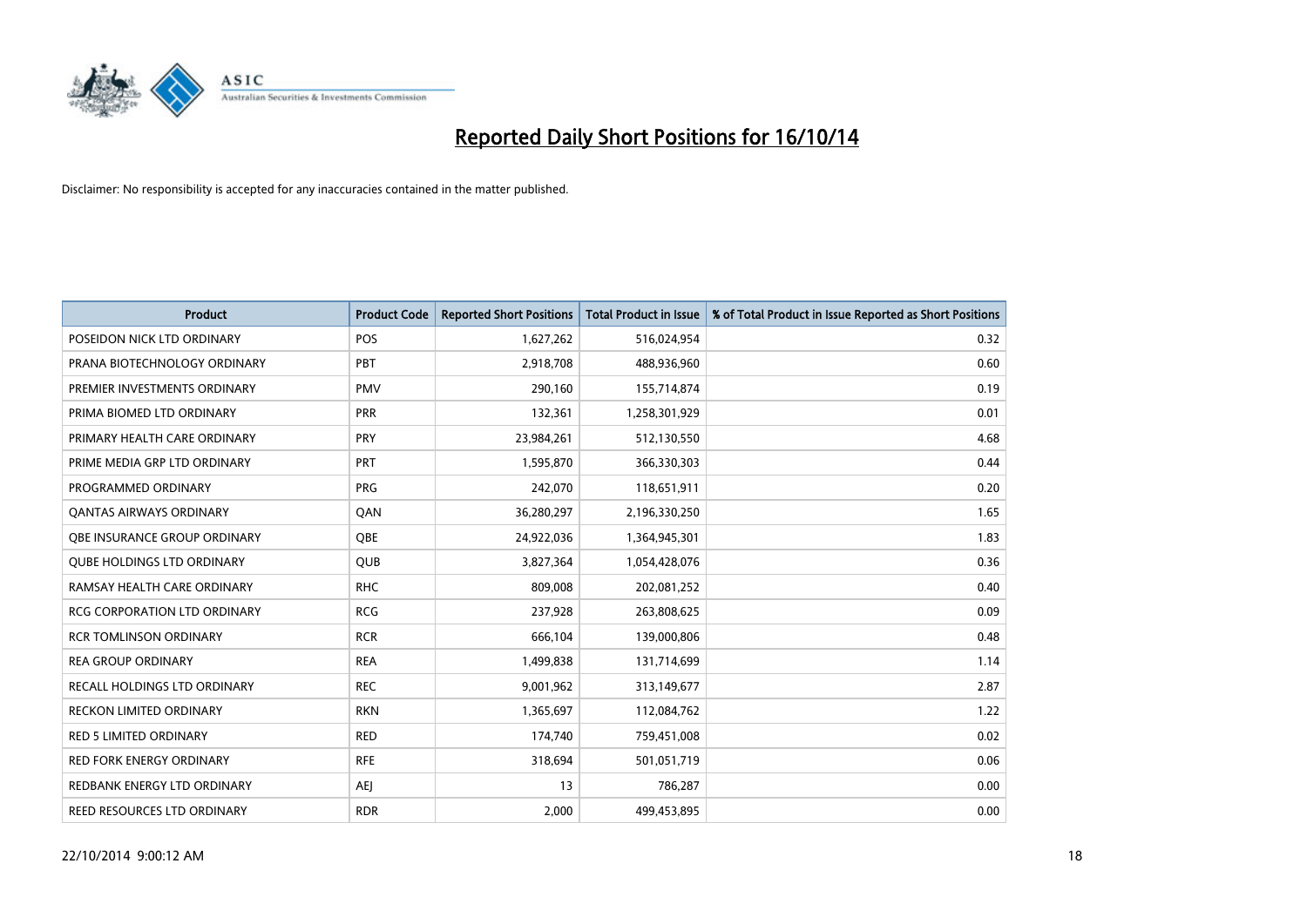

| <b>Product</b>                        | <b>Product Code</b> | <b>Reported Short Positions</b> | <b>Total Product in Issue</b> | % of Total Product in Issue Reported as Short Positions |
|---------------------------------------|---------------------|---------------------------------|-------------------------------|---------------------------------------------------------|
| <b>REGIS RESOURCES ORDINARY</b>       | <b>RRL</b>          | 49,618,748                      | 499,781,595                   | 9.93                                                    |
| RESMED INC CDI 10:1                   | <b>RMD</b>          | 39,062,042                      | 1,403,045,440                 | 2.78                                                    |
| <b>RESOLUTE MINING ORDINARY</b>       | <b>RSG</b>          | 10,072,274                      | 641,189,223                   | 1.57                                                    |
| RESOURCE GENERATION ORDINARY          | <b>RES</b>          | 1,220                           | 581,380,338                   | 0.00                                                    |
| RETAIL FOOD GROUP ORDINARY            | <b>RFG</b>          | 9,991,564                       | 146,046,559                   | 6.84                                                    |
| REX MINERALS LIMITED ORDINARY         | <b>RXM</b>          | 1,123,056                       | 220,519,784                   | 0.51                                                    |
| RIO TINTO LIMITED ORDINARY            | <b>RIO</b>          | 3,381,674                       | 435,758,720                   | 0.78                                                    |
| ROC OIL COMPANY ORDINARY              | <b>ROC</b>          | 3,802,302                       | 687,618,400                   | 0.55                                                    |
| ROX RESOURCES ORDINARY                | <b>RXL</b>          | 2,128,238                       | 849,673,095                   | 0.25                                                    |
| ROYAL WOLF HOLDINGS ORDINARY          | <b>RWH</b>          | 209,381                         | 100,387,052                   | 0.21                                                    |
| RUBIK FINANCIAL LTD. ORDINARY         | RFL                 | 60,807                          | 340,999,914                   | 0.02                                                    |
| RUNGEPINCOCKMINARCO ORDINARY          | <b>RUL</b>          | 8,667                           | 177,653,062                   | 0.00                                                    |
| SAI GLOBAL LIMITED ORDINARY           | SAI                 | 278,360                         | 211,726,802                   | 0.13                                                    |
| SALMAT LIMITED ORDINARY               | <b>SLM</b>          | 101,163                         | 159,812,799                   | 0.06                                                    |
| SAMSON OIL & GAS LTD ORDINARY         | SSN                 | 16,955,880                      | 2,837,780,958                 | 0.60                                                    |
| SANDFIRE RESOURCES ORDINARY           | <b>SFR</b>          | 3,123,208                       | 155,640,968                   | 2.01                                                    |
| <b>SANTOS LTD ORDINARY</b>            | <b>STO</b>          | 6,968,957                       | 982,256,131                   | 0.71                                                    |
| SARACEN MINERAL ORDINARY              | <b>SAR</b>          | 3,298,317                       | 792,784,738                   | 0.42                                                    |
| SCA PROPERTY GROUP STAPLED SECURITIES | SCP                 | 20,721,004                      | 648,628,320                   | 3.19                                                    |
| <b>SCENTRE GRP STAPLED</b>            | <b>SCG</b>          | 28,168,332                      | 5,324,296,678                 | 0.53                                                    |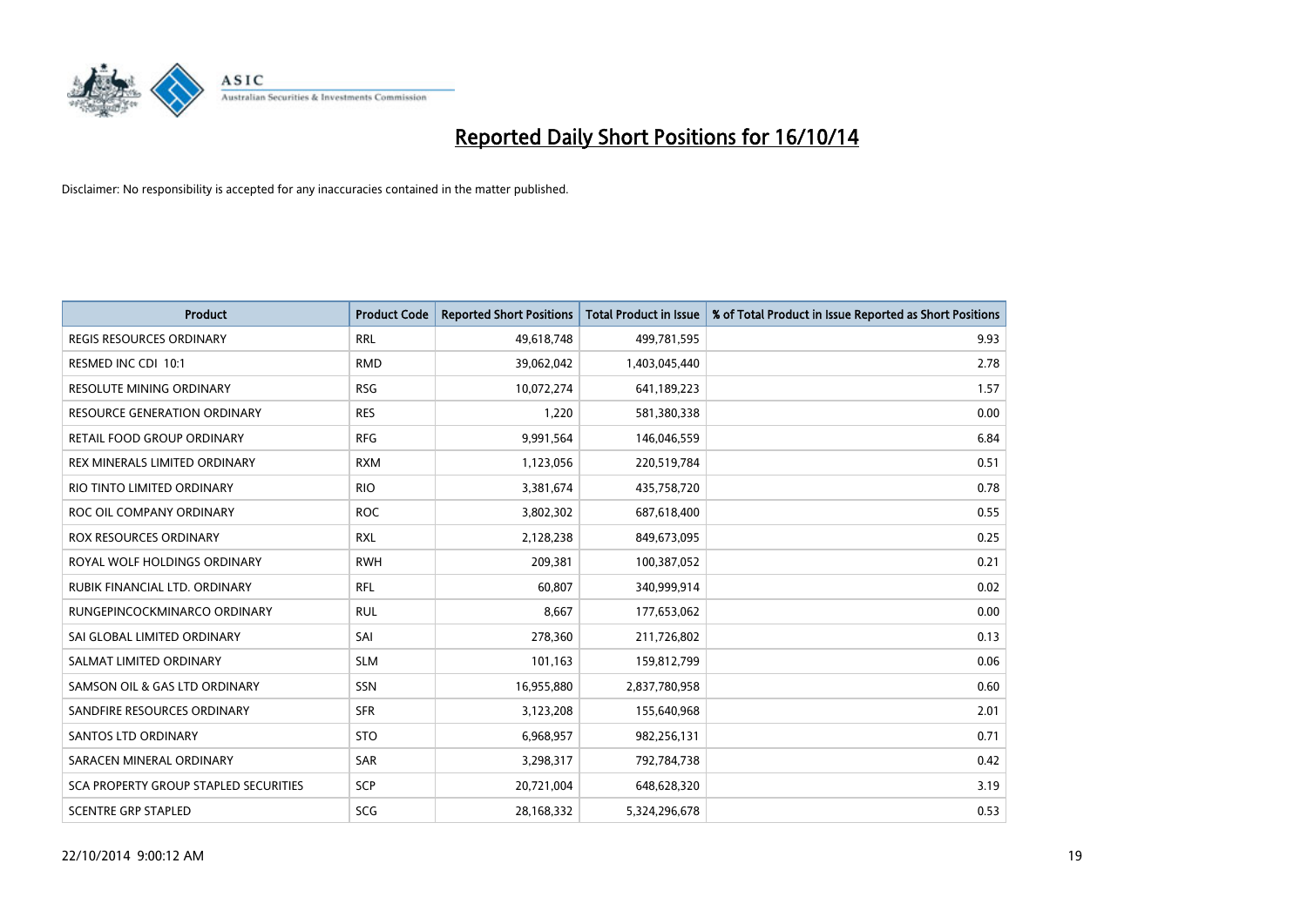

| <b>Product</b>                           | <b>Product Code</b> | <b>Reported Short Positions</b> | <b>Total Product in Issue</b> | % of Total Product in Issue Reported as Short Positions |
|------------------------------------------|---------------------|---------------------------------|-------------------------------|---------------------------------------------------------|
| SEDGMAN LIMITED ORDINARY                 | SDM                 | 1,128,550                       | 227,059,277                   | 0.50                                                    |
| SEEK LIMITED ORDINARY                    | <b>SEK</b>          | 12,933,784                      | 342,335,122                   | 3.78                                                    |
| SELECT HARVESTS ORDINARY                 | <b>SHV</b>          | 1,325,138                       | 70,541,261                    | 1.88                                                    |
| SENEX ENERGY LIMITED ORDINARY            | <b>SXY</b>          | 46,416,367                      | 1,149,657,377                 | 4.04                                                    |
| SERVCORP LIMITED ORDINARY                | SRV                 | 2,358                           | 98,432,275                    | 0.00                                                    |
| SERVICE STREAM ORDINARY                  | <b>SSM</b>          | 30                              | 386,389,873                   | 0.00                                                    |
| SEVEN GROUP HOLDINGS ORDINARY            | <b>SVW</b>          | 1,550,704                       | 302,691,886                   | 0.51                                                    |
| SEVEN WEST MEDIA LTD ORDINARY            | <b>SWM</b>          | 17,646,362                      | 999,160,872                   | 1.77                                                    |
| SG FLEET GROUP LTD ORDINARY              | SGF                 | 64,972                          | 242,691,826                   | 0.03                                                    |
| SIGMA PHARMACEUTICAL ORDINARY            | <b>SIP</b>          | 17,805,465                      | 1,108,086,575                 | 1.61                                                    |
| SILEX SYSTEMS ORDINARY                   | <b>SLX</b>          | 8,484,245                       | 170,467,339                   | 4.98                                                    |
| SILVER CHEF LIMITED ORDINARY             | <b>SIV</b>          | 79,261                          | 29,640,865                    | 0.27                                                    |
| SILVER LAKE RESOURCE ORDINARY            | <b>SLR</b>          | 26,089,932                      | 503,233,971                   | 5.18                                                    |
| SIMS METAL MGMT LTD ORDINARY             | SGM                 | 14,144,432                      | 204,633,630                   | 6.91                                                    |
| SINGAPORE TELECOMM. CHESS DEPOSITARY INT | SGT                 | 3,224,648                       | 115,837,110                   | 2.78                                                    |
| SINO GAS ENERGY ORDINARY                 | <b>SEH</b>          | 10,670,397                      | 1,541,672,358                 | 0.69                                                    |
| SIRIUS RESOURCES NL ORDINARY             | <b>SIR</b>          | 12,524,247                      | 340,988,269                   | 3.67                                                    |
| SIRTEX MEDICAL ORDINARY                  | <b>SRX</b>          | 39,755                          | 56,524,273                    | 0.07                                                    |
| SKILLED GROUP LTD ORDINARY               | <b>SKE</b>          | 6,617,636                       | 235,753,791                   | 2.81                                                    |
| <b>SKY NETWORK ORDINARY</b>              | <b>SKT</b>          | 11,803,601                      | 389,139,785                   | 3.03                                                    |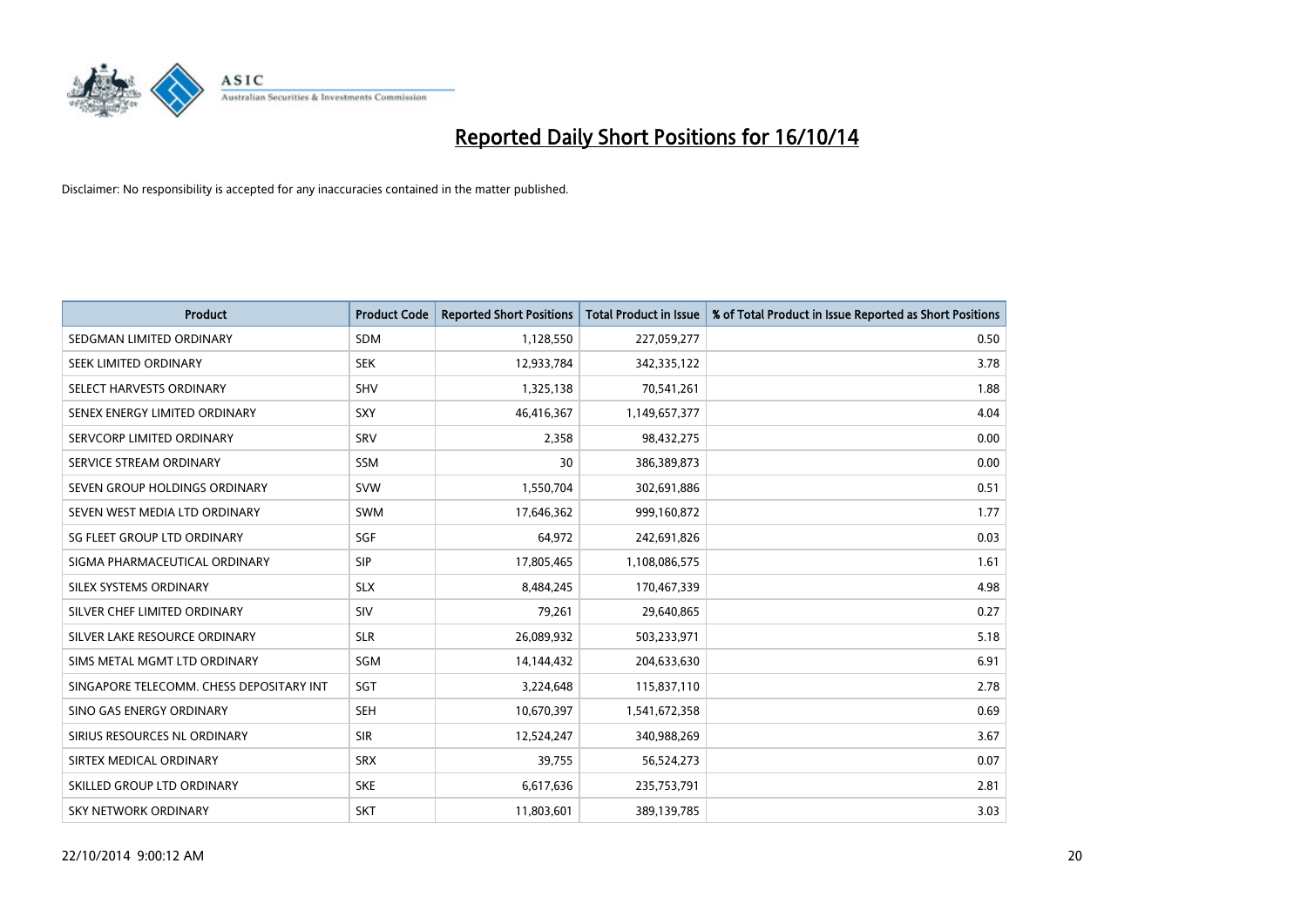

| <b>Product</b>                           | <b>Product Code</b> | <b>Reported Short Positions</b> | <b>Total Product in Issue</b> | % of Total Product in Issue Reported as Short Positions |
|------------------------------------------|---------------------|---------------------------------|-------------------------------|---------------------------------------------------------|
| SKYCITY ENT GRP LTD ORDINARY             | <b>SKC</b>          | 8,322,165                       | 592,857,388                   | 1.40                                                    |
| <b>SLATER &amp; GORDON ORDINARY</b>      | SGH                 | 880,113                         | 205,583,924                   | 0.43                                                    |
| SMARTGRP CORPORATION ORDINARY            | <b>SIQ</b>          | 292,454                         | 101,461,150                   | 0.29                                                    |
| SMS MANAGEMENT, ORDINARY                 | <b>SMX</b>          | 2,031,032                       | 69,394,537                    | 2.93                                                    |
| SONIC HEALTHCARE ORDINARY                | SHL                 | 2,634,944                       | 401,171,556                   | 0.66                                                    |
| SOUL PATTINSON (W.H) ORDINARY            | SOL                 | 34,011                          | 239,395,320                   | 0.01                                                    |
| SP AUSNET STAPLED SECURITIES             | <b>SPN</b>          | 580,214                         | 3,425,244,162                 | 0.02                                                    |
| SPARK INFRASTRUCTURE STAPLED US PROHIBT. | SKI                 | 12,512,972                      | 1,466,360,128                 | 0.85                                                    |
| SPARK NEW ZEALAND ORDINARY               | <b>SPK</b>          | 13,857,983                      | 1,834,767,958                 | 0.76                                                    |
| SPDR 200 FUND ETF UNITS                  | <b>STW</b>          | 91,468                          | 46,146,865                    | 0.20                                                    |
| SPECIALTY FASHION ORDINARY               | <b>SFH</b>          | 94,883                          | 192,236,121                   | 0.05                                                    |
| SPOTLESS GRP HLD LTD ORDINARY            | <b>SPO</b>          | 25,149,712                      | 1,098,290,178                 | 2.29                                                    |
| ST BARBARA LIMITED ORDINARY              | <b>SBM</b>          | 9,840,628                       | 488,074,077                   | 2.02                                                    |
| STARPHARMA HOLDINGS ORDINARY             | SPL                 | 14,843,607                      | 313,283,388                   | 4.74                                                    |
| STEADFAST GROUP LTD ORDINARY             | <b>SDF</b>          | 9,244,898                       | 503,352,992                   | 1.84                                                    |
| STH CRS ELECT ENGNR ORDINARY             | <b>SXE</b>          | 10,000                          | 161,523,130                   | 0.01                                                    |
| STHN CROSS MEDIA ORDINARY                | SXL                 | 35,597,243                      | 705,246,986                   | 5.05                                                    |
| STOCKLAND UNITS/ORD STAPLED              | SGP                 | 7,357,514                       | 2,348,746,744                 | 0.31                                                    |
| STRAITS RES LTD. ORDINARY                | SRO                 | 20,370                          | 1,217,730,293                 | 0.00                                                    |
| STRIKE ENERGY LTD ORDINARY               | <b>STX</b>          | 4,000                           | 833,330,946                   | 0.00                                                    |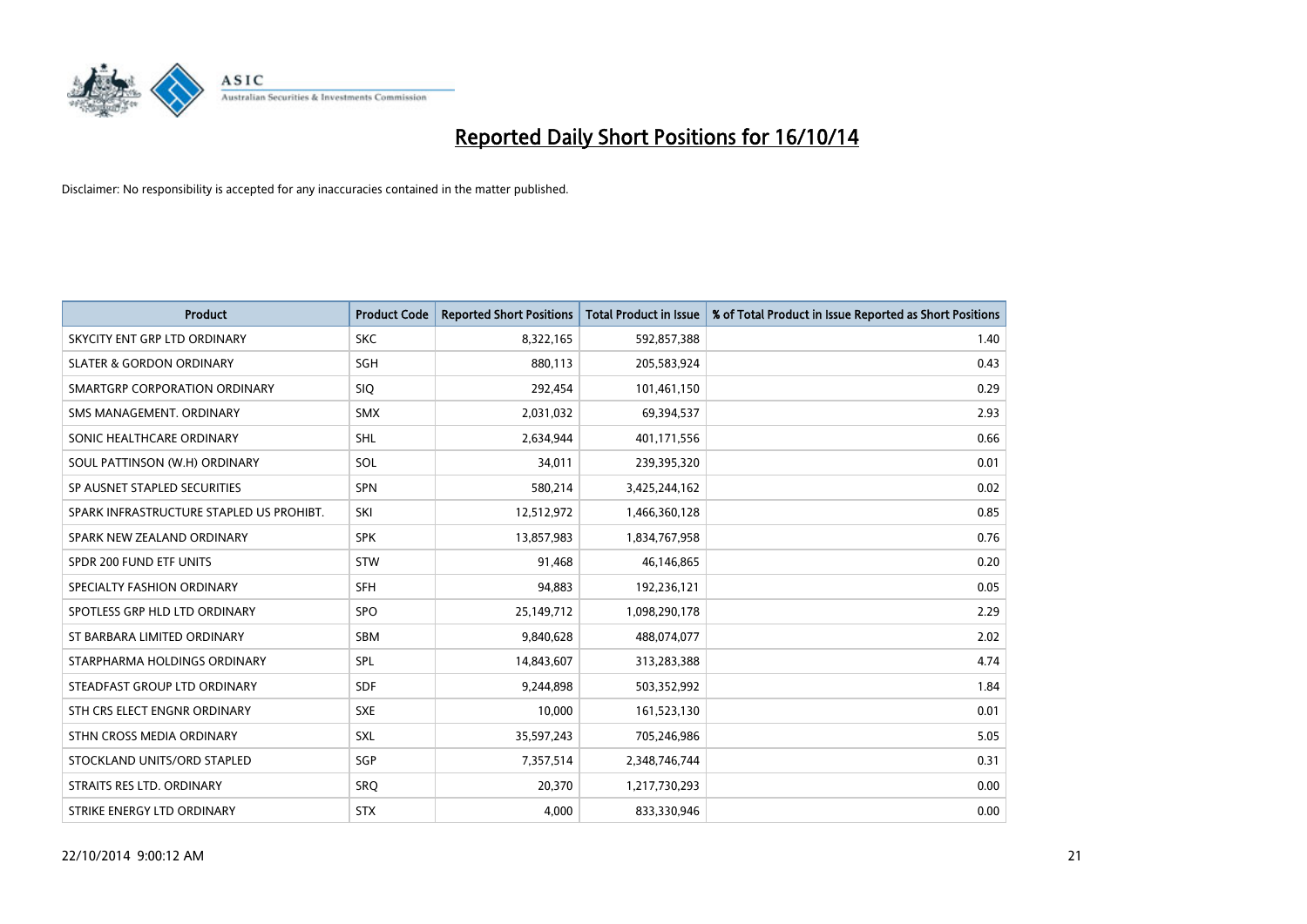

| <b>Product</b>                     | <b>Product Code</b> | <b>Reported Short Positions</b> | <b>Total Product in Issue</b> | % of Total Product in Issue Reported as Short Positions |
|------------------------------------|---------------------|---------------------------------|-------------------------------|---------------------------------------------------------|
| <b>STW COMMUNICATIONS ORDINARY</b> | SGN                 | 5,748,108                       | 409,699,000                   | 1.40                                                    |
| SUNCORP GROUP LTD ORDINARY         | <b>SUN</b>          | 8,955,731                       | 1,286,600,980                 | 0.70                                                    |
| SUNDANCE ENERGY ORDINARY           | <b>SEA</b>          | 2,269,086                       | 548,854,663                   | 0.41                                                    |
| SUNDANCE RESOURCES ORDINARY        | SDL                 | 82,544,230                      | 3,082,028,456                 | 2.68                                                    |
| SUNLAND GROUP LTD ORDINARY         | <b>SDG</b>          | 103,388                         | 181,710,087                   | 0.06                                                    |
| SUPER RET REP LTD ORDINARY         | <b>SUL</b>          | 9,450,142                       | 196,897,430                   | 4.80                                                    |
| SYD AIRPORT STAPLED US PROHIBIT.   | SYD                 | 25,102,497                      | 2,216,216,041                 | 1.13                                                    |
| SYRAH RESOURCES ORDINARY           | <b>SYR</b>          | 4,862,211                       | 164,135,076                   | 2.96                                                    |
| TABCORP HOLDINGS LTD ORDINARY      | <b>TAH</b>          | 17,643,982                      | 765,652,364                   | 2.30                                                    |
| TAP OIL LIMITED ORDINARY           | <b>TAP</b>          | 31,173                          | 243,186,639                   | 0.01                                                    |
| TASSAL GROUP LIMITED ORDINARY      | <b>TGR</b>          | 317,933                         | 146,897,115                   | 0.22                                                    |
| <b>TATTS GROUP LTD ORDINARY</b>    | <b>TTS</b>          | 30,088,537                      | 1,445,002,696                 | 2.08                                                    |
| <b>TECHNOLOGY ONE ORDINARY</b>     | <b>TNE</b>          | 3,430,676                       | 308,796,455                   | 1.11                                                    |
| TELSTRA CORPORATION, ORDINARY      | <b>TLS</b>          | 59,673,283                      | 12,443,074,357                | 0.48                                                    |
| TEN NETWORK HOLDINGS ORDINARY      | <b>TEN</b>          | 147,104,370                     | 2,630,984,596                 | 5.59                                                    |
| TERANGA GOLD CORP CDI 1:1          | <b>TGZ</b>          | 1,374                           | 73,965,595                    | 0.00                                                    |
| TFS CORPORATION LTD ORDINARY       | <b>TFC</b>          | 5,357,788                       | 325,267,408                   | 1.65                                                    |
| THE REJECT SHOP ORDINARY           | <b>TRS</b>          | 2,159,768                       | 28,844,648                    | 7.49                                                    |
| THORN GROUP LIMITED ORDINARY       | <b>TGA</b>          | 2,496                           | 150,634,985                   | 0.00                                                    |
| TIGER RESOURCES ORDINARY           | <b>TGS</b>          | 7,891,256                       | 1,143,541,406                 | 0.69                                                    |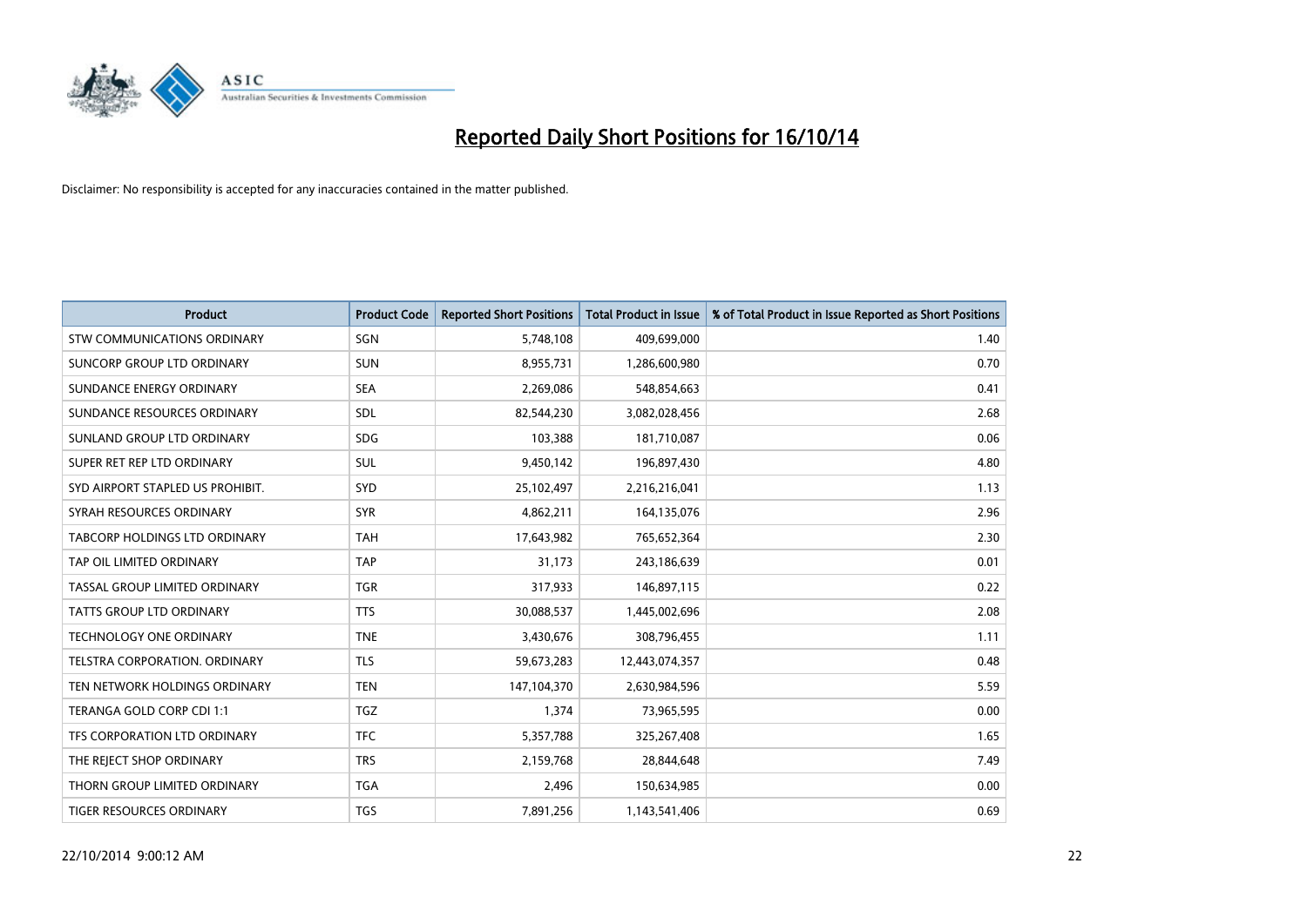

| <b>Product</b>                       | <b>Product Code</b> | <b>Reported Short Positions</b> | <b>Total Product in Issue</b> | % of Total Product in Issue Reported as Short Positions |
|--------------------------------------|---------------------|---------------------------------|-------------------------------|---------------------------------------------------------|
| TOLL HOLDINGS LTD ORDINARY           | <b>TOL</b>          | 23,980,534                      | 717,318,622                   | 3.34                                                    |
| TORO ENERGY LIMITED ORDINARY         | <b>TOE</b>          | 9,845                           | 1,567,784,418                 | 0.00                                                    |
| TOX FREE SOLUTIONS ORDINARY          | <b>TOX</b>          | 2,633,724                       | 133,752,359                   | 1.97                                                    |
| TPG TELECOM LIMITED ORDINARY         | <b>TPM</b>          | 9,547,636                       | 793,808,141                   | 1.20                                                    |
| <b>TRADE ME GROUP ORDINARY</b>       | <b>TME</b>          | 6,386,754                       | 396,913,549                   | 1.61                                                    |
| <b>TRANSFIELD SERVICES ORDINARY</b>  | <b>TSE</b>          | 9,825,070                       | 512,457,716                   | 1.92                                                    |
| TRANSPACIFIC INDUST, ORDINARY        | <b>TPI</b>          | 24,088,550                      | 1,579,648,778                 | 1.52                                                    |
| TRANSURBAN GROUP TRIPLE STAPLED SEC. | <b>TCL</b>          | 25,663,383                      | 1,906,390,878                 | 1.35                                                    |
| TREASURY GROUP ORDINARY              | <b>TRG</b>          | 30,587                          | 23,697,498                    | 0.13                                                    |
| TREASURY WINE ESTATE ORDINARY        | <b>TWE</b>          | 10,579,513                      | 651,261,403                   | 1.62                                                    |
| TRITON MIN LTD ORDINARY              | <b>TON</b>          | 730                             | 310,101,731                   | 0.00                                                    |
| TROY RESOURCES LTD ORDINARY          | <b>TRY</b>          | 5,368,869                       | 195,265,161                   | 2.75                                                    |
| <b>TZ LIMITED ORDINARY</b>           | <b>TZL</b>          | 5,253,454                       | 384,874,293                   | 1.36                                                    |
| <b>UGL LIMITED ORDINARY</b>          | UGL                 | 17,096,617                      | 166,511,240                   | 10.27                                                   |
| UNILIFE CORPORATION CDI 6:1          | <b>UNS</b>          | 116,180                         | 272,833,620                   | 0.04                                                    |
| UNITY MINING LTD ORDINARY            | <b>UML</b>          | 319,871                         | 1,133,122,711                 | 0.03                                                    |
| UXC LIMITED ORDINARY                 | <b>UXC</b>          | 2,801,330                       | 329,728,102                   | 0.85                                                    |
| VEDA GROUP LTD ORDINARY              | <b>VED</b>          | 18,466,559                      | 842,055,406                   | 2.19                                                    |
| <b>VENTURE MINERALS ORDINARY</b>     | <b>VMS</b>          | 163,000                         | 287,320,170                   | 0.06                                                    |
| <b>VILLAGE ROADSHOW LTD ORDINARY</b> | <b>VRL</b>          | 586,168                         | 159,509,459                   | 0.37                                                    |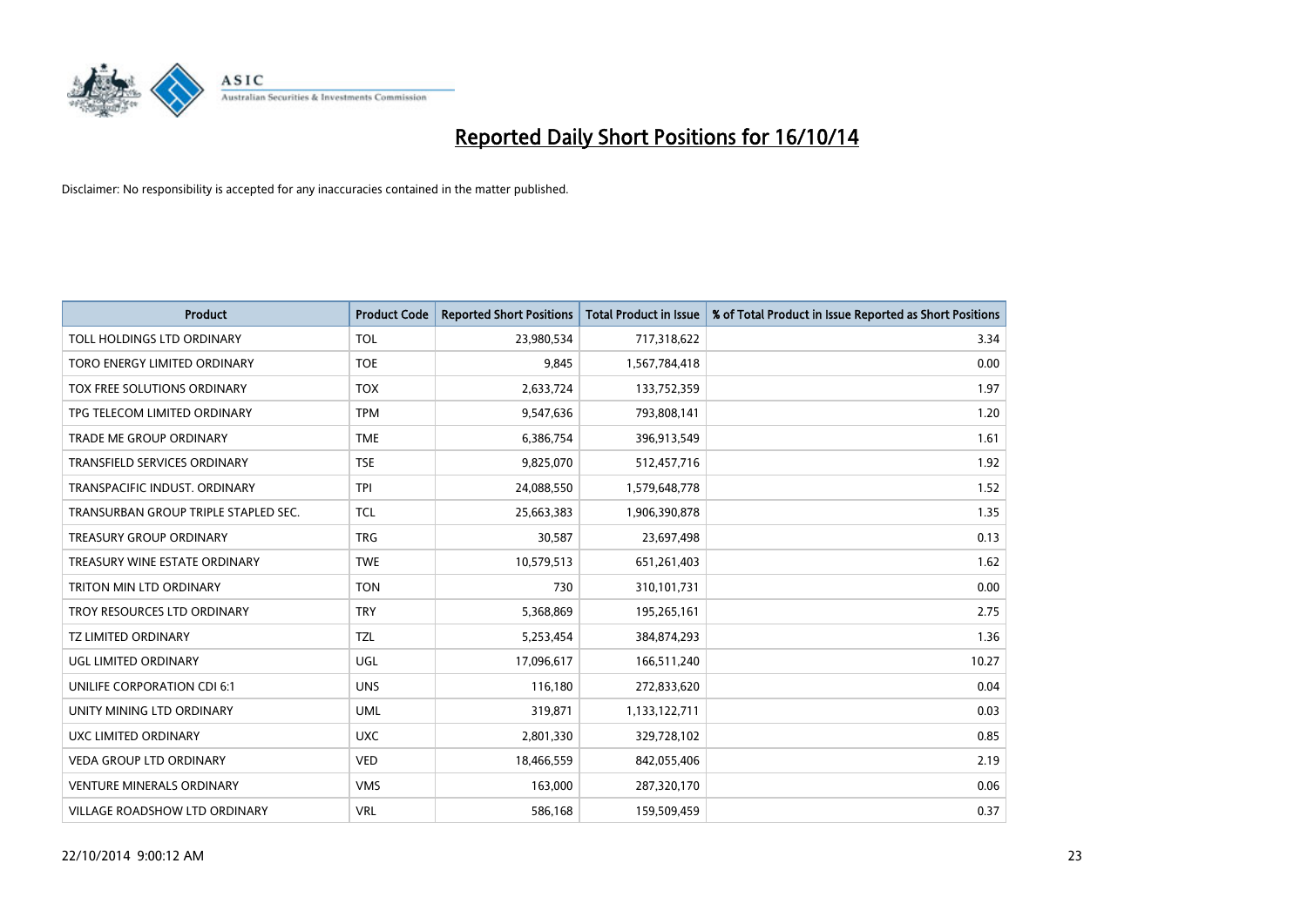

| <b>Product</b>                           | <b>Product Code</b> | <b>Reported Short Positions</b> | <b>Total Product in Issue</b> | % of Total Product in Issue Reported as Short Positions |
|------------------------------------------|---------------------|---------------------------------|-------------------------------|---------------------------------------------------------|
| <b>VIRGIN AUS HLDG LTD ORDINARY</b>      | <b>VAH</b>          | 53,390,692                      | 3,524,912,131                 | 1.51                                                    |
| <b>VIRTUS HEALTH LTD ORDINARY</b>        | <b>VRT</b>          | 3,675,285                       | 79,847,678                    | 4.60                                                    |
| <b>VOCATION LTD ORDINARY</b>             | <b>VET</b>          | 14,801,646                      | 230,000,000                   | 6.44                                                    |
| <b>VOCUS COMMS LTD ORDINARY</b>          | <b>VOC</b>          | 629,197                         | 104,803,018                   | 0.60                                                    |
| WAM CAPITAL LIMITED ORDINARY             | <b>WAM</b>          | 3,314                           | 340,603,969                   | 0.00                                                    |
| WARRNAMBOOL CHEESE ORDINARY              | <b>WCB</b>          | 19                              | 56,098,797                    | 0.00                                                    |
| <b>WATPAC LIMITED ORDINARY</b>           | <b>WTP</b>          | 2,539                           | 189,258,397                   | 0.00                                                    |
| <b>WDS LIMITED ORDINARY</b>              | <b>WDS</b>          | 406,602                         | 144,740,614                   | 0.28                                                    |
| WEBIET LIMITED ORDINARY                  | <b>WEB</b>          | 1,503,605                       | 79,397,959                    | 1.89                                                    |
| <b>WESFARMERS LIMITED ORDINARY</b>       | <b>WES</b>          | 6,471,854                       | 1,143,274,951                 | 0.57                                                    |
| WESTERN AREAS LTD ORDINARY               | <b>WSA</b>          | 16,027,304                      | 232,580,131                   | 6.89                                                    |
| WESTERN DESERT RES. ORDINARY             | <b>WDR</b>          | 2,490,070                       | 620,049,919                   | 0.40                                                    |
| WESTERN DESERT RES. RIGHTS 31-MAR-14     | <b>WDRR</b>         | 17,835                          | 120,009,662                   | 0.01                                                    |
| <b>WESTFIELD CORP STAPLED</b>            | WFD                 | 4,343,745                       | 2,078,089,686                 | 0.21                                                    |
| WESTFIELD GROUP ORD/UNIT STAPLED SEC     | <b>WDC</b>          | 1,939,832                       | 2,078,089,686                 | 0.09                                                    |
| WESTPAC BANKING CORP CONV PERPETUAL NOTE | <b>WBCPD</b>        | 350                             | 13,835,690                    | 0.00                                                    |
| <b>WESTPAC BANKING CORP ORDINARY</b>     | <b>WBC</b>          | 34,321,856                      | 3,109,048,309                 | 1.10                                                    |
| WHITE ENERGY COMPANY ORDINARY            | <b>WEC</b>          | 31,950                          | 328,374,494                   | 0.01                                                    |
| WHITEHAVEN COAL ORDINARY                 | <b>WHC</b>          | 86,907,631                      | 1,025,760,027                 | 8.47                                                    |
| WIDE BAY AUST LTD ORDINARY               | <b>WBB</b>          | 1,201                           | 36,712,453                    | 0.00                                                    |